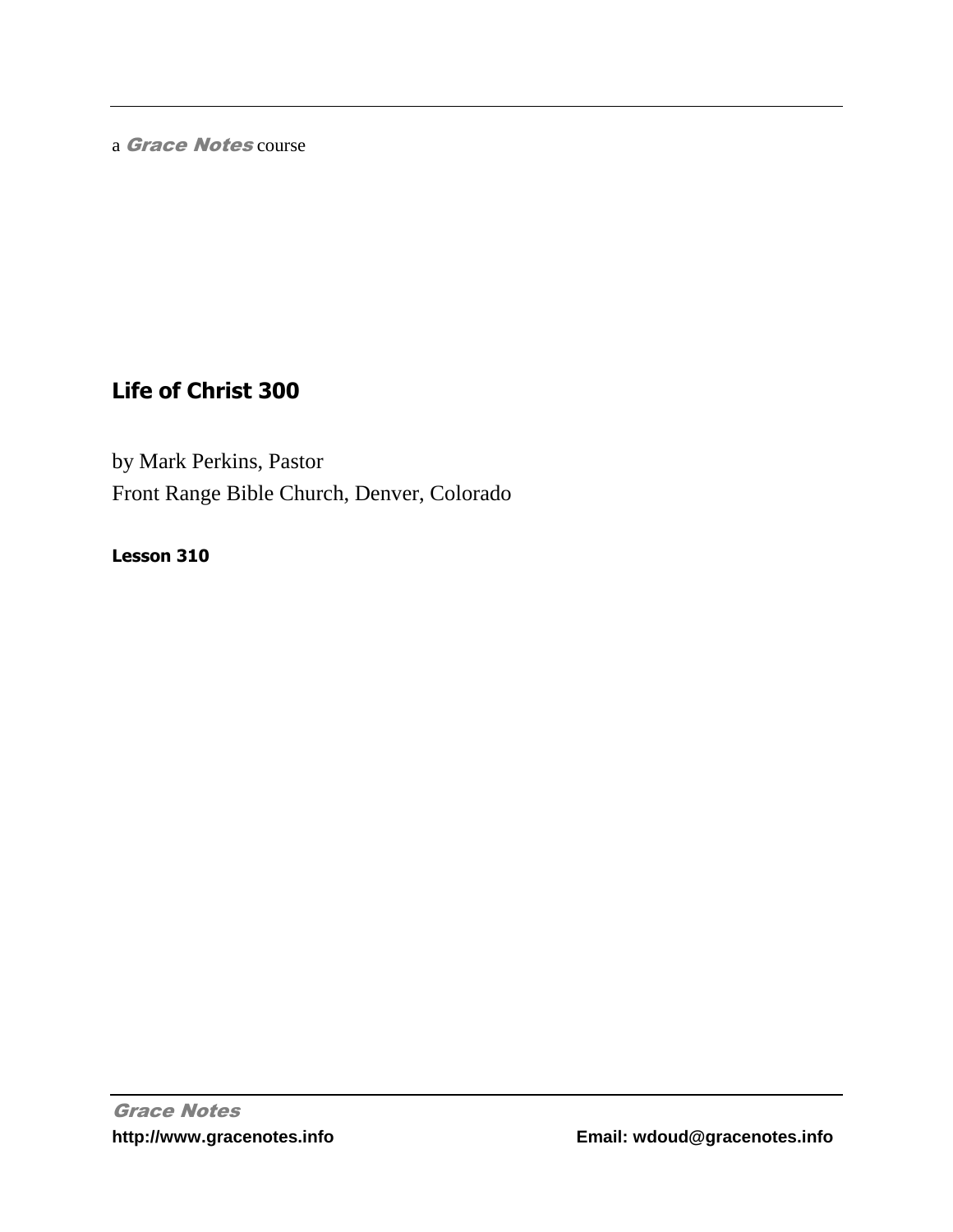## Life of Christ 310

### **Contents**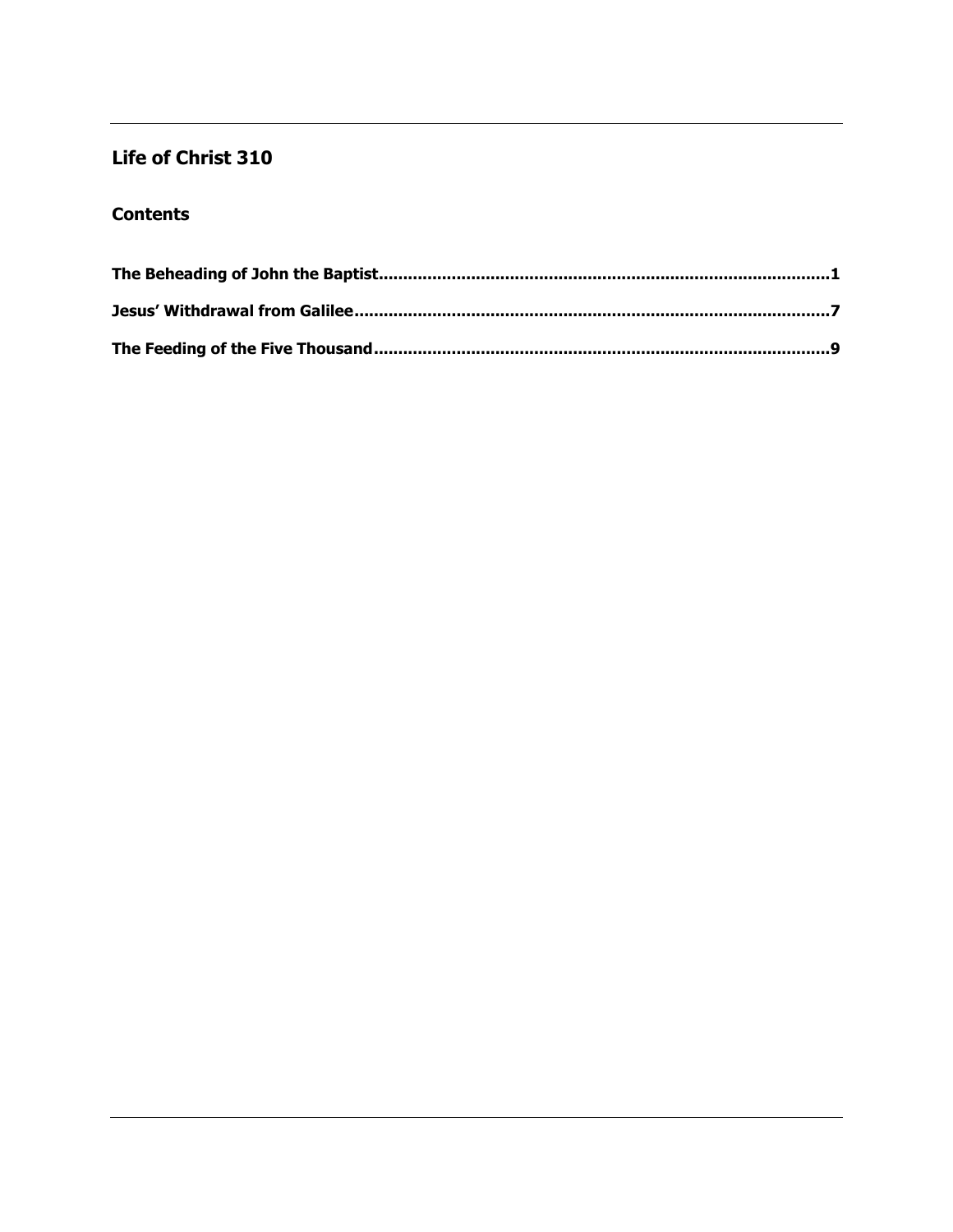#### <span id="page-2-0"></span>**The Beheading of John the Baptist**

Matthew 14:3-12

Mark 6:17-29,"

Exposition.

The Reason for John's Imprisonment.

Herod sent out men to arrest and seize John the Baptist. He was then chained and placed in prison.

It was this incident that caused Jesus to go through Samaria on His way to Galilee. It was on account of this that He spent time with the Samaritan woman at the well, and brought the town of Sychar into His kingdom. This is narrated in Matthew 4:12 and John chapter four.

Herod Antipas had married Herodias, his sister in law and niece. She had left Philip the Tetrarch, Herod Antipas' half brother, for him.

Herodias was just a little bit older than Christ, now about 34-35 years of age. She hated John the Baptist because he had preached against her immoral and incestuous behavior.

John preached, saying OUK EXESTIN, 'it is not right.' This was by John's reckoning against the very laws of nature, and so it was.

This was more than just sex, it was a capital crime according to the law of Moses. Leviticus 18:16 defines this marriage as incestual: "You shall not uncover the nakedness of your brother's wife; it is your brother's nakedness." Verse 29 defines the punishment as requiring a 'cutting off from the people.'

So here is this ruling family over Galilee; they are only half-Jewish, which made them the target of awful prejudice from the racist Jews. They are incestuous, in direct contravention to the law of God. They should be executed under capital punishment, but this ruling family lives above the laws of the Jews.

Now John the Baptist has virtually joined the party of the Pharisees in their crusade against this kind of immorality.

John has lost the focus of his ministry since the rapid ascension of Christ's popularity.

According to Josephus, John was no longer baptizing for the remission of sins, but preaching that his baptism cleansed the body, while righteous behavior cleansed the soul. John had moved to legalism in an attempt to retain his following.

John is immensely popular, so that Herod Antipas and Herodias fear the people will turn against them if they listen to the strident sermons of this man.

10. Therefore they must stop him, and he is seized and chained and thrown into prison. It is clear that John is imprisoned at the royal quarters.

11. In the royal quarters there was a certain royal steward by the name of Chuza. His wife was named Joanna, and it turns out that she is a believer in Jesus Christ.

12. A steward was an OIKONOMOS, a manager of the royal household. All logistical matters were a part of his domain.

When Herod ordered the seizure and imprisonment of John the Baptist, the matter was delegated to Chuza.

While John was in prison, his care was the responsibility of Chuza.

13. If we were to construct a probable course of events it would be like this:

John is imprisoned. He is befuddled by his imprisonment and the end of his ministry. So much so that he has doubts that Jesus is truly the Messiah.

But after John sends his disciples and they return with the news of the healings and miracles, his doubts vanish like a desert mist, and he is once again on the path to his destiny. This transpires over the course of not more than a few days.

It is after this that John turns his contact with Chuza and his family into a gospel opportunity, and Chuza's wife Joanna becomes one of the women's auxiliary in support of Christ's ministry.

14. "For Herod continually feared the crowd, because they held him as a prophet, and knowing him as a righteous and holy man, he kept him safe, and after hearing about him he was very perplexed, and he gladly heard him."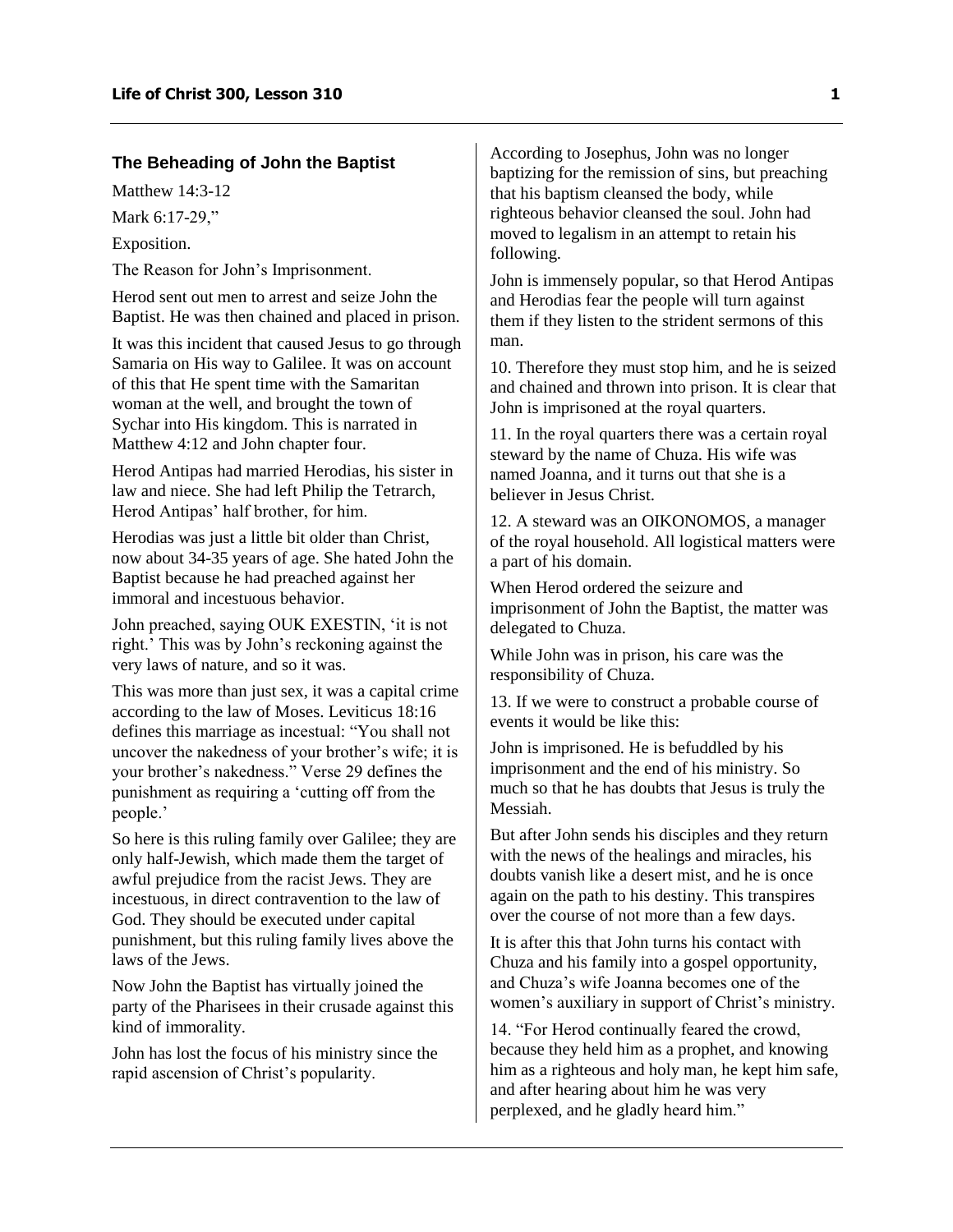Herod gladly heard John the Baptist. The adverb is HADEOS, which means glad in a cheerful but not ecstatic sense.

Herod was not overflowing with joy when he heard John the Baptist, but he did so cheerfully.

And Herod really did listen to the Baptist, as indicated by the genitive case of AUTOU. When the verb AKOUO takes its object in the genitive, there is a sense of listening more carefully, and even obedience.

There is a distinct possibility that Herod believed at this point. But even if he did it was swiftly forgotten.

But then Herod Antipas' birthday came around, and it turned out to be a fateful day.

The word EUKAIROU designates this as not only a special day due to it being the time of Herod's birthday, but also a fateful day in the history of Israel. They were about to lose their greatest prophet of all time.

Now there were great festivities planned for the day, and dignitaries, both civilian and military had arrived to participate.

There were MEGISTASIN, people of great standing. That is, famous people from around the land. Maybe Simon the Magician was present, up from Samaria; maybe others who had gained fame during that time.

There were CHILIARCHOIS, that is, the highranking Roman military officers who were stationed in Galilee. A chiliarchos was literally, a 'ruler of a thousand.' The modern battalion commander is about right for this rank - perhaps a colonel. Well, there were more than just one of these.

There were PROTOIS TES GALILAIAS - the 'first men' of Galilee. These were the public leaders, the people on the 'A' list at all the parties.

Now there would be tax-gatherers - men who knew Matthew. There were Romans. No question that there would be some from the leaders of the Sadducees, the religious group that believed in social assimilation and living for this life alone.

With the reputation of the Herodians, it would certainly be an interesting proposition to go to one of their birthday parties; who could tell what kind of degeneracy would be encountered? Perhaps these guests would be nervous indeed.

At some point in the festivities, the daughter of Herodias came in to dance. Her name was Salome.

The name Salome does not appear in the Bible. Rather, Josephus mentions her in his histories of the Jews.

Salome is identified as a KORASIOU. This is the diminutive form of KORE, which describes a young woman, usually a virgin. From this we can conclude that Salome was very young, perhaps barely a teenager, or perhaps even just short of that.

The most probable type of dance of the day was the PANTOMIMUS, a "solo enactment of a popular story theme in stylized mimicry, often with dramatic and sensual movements and postures" .

There would be a tremendous amount of charm in the story-telling and sensual dance of this girl. Indeed, if she had learned anything from her mother, it would be sexual allure, considering the reputation of Herodias.

Herod was exceedingly pleased with her; and who knows the reaction of the guests? The Sadducees would have gulped it down like some sumptuous after-dinner fare. The Romans would react with more stoicism. But none would desire to offend at this grand event.

Now the rest is a nightmare - an awful revelation of the degeneracy of this family.

Herod is pleased with the dance of Salome. The verb is ERESEN, from ARESKO, which means to take pleasure in a person or thing.

Now Herod was pleased, but there may have been ulterior motive; Salome is the daughter of Herodias by Herod Philip. He certainly would desire to please this little girl and so gain by the praise.

His praise turns out to be effusive. He offers her up to half of his kingdom as a reward for her dance.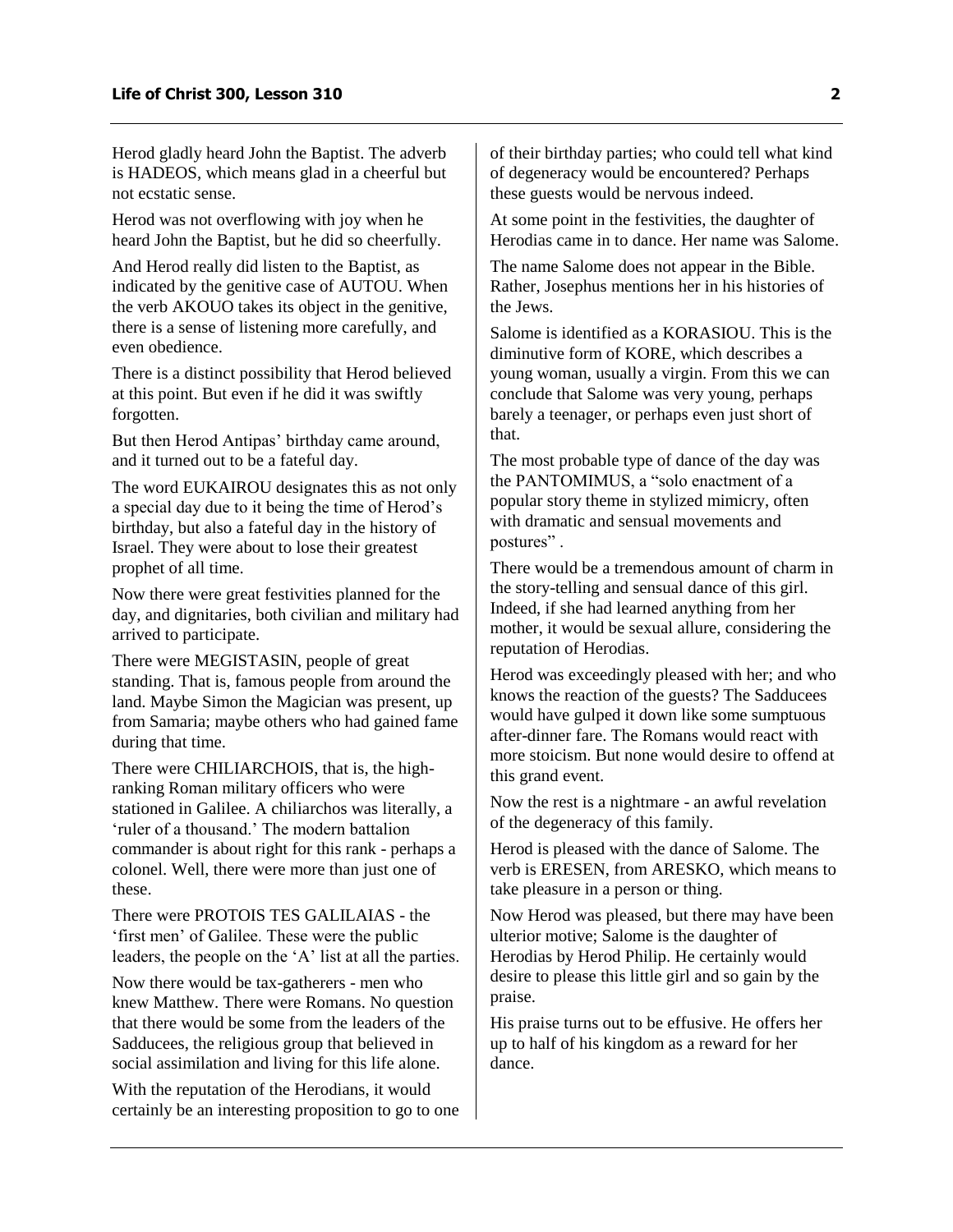(1) Herod most likely feels safe in this proposal, since this girl is his step-daughter, and so the kingdom will remain with him.

(a) This is not the first time in Bible history that such an offer has been made.

(b) Beckon back to the time of Esther; Esther pleased King Xerxes so much that he offered her anything she desired, up to half of his kingdom.

(c) The irony in all of this is that the book of Esther contains the account of an anti-Semitic plot.

(d) It is ironic because the request from Salome is going to require the death of the greatest man of the age of Israel. And that is about as anti-Semitic as you can get!

(e) You see, at the banquet of Xerxes, Queen Esther begged for her life, and for the life of her people, the Jews. She begged for life, knowing that Haman had hatched a plot to destroy them.

(f) But this Salome will be quite different. She begs for the death of the greatest man of all the age of Israel. By Christ's account, John is greater than Moses or Elijah, Isaiah or Daniel or Zechariah. Greater than any prophet in the 1400 years previous.

(2) But this is going to play out in tragedy, and you can almost feel the dread as Salome leaves the room.

(3) Well Salome goes back to her mother, and asks her just what would be good to ask, and

immediately you get the impression that these two have hatched a plot.

(4) And you know by her request that Herodias is an evil woman. It wasn't enough for her that John was cast into prison at her command; it was her measure of revenge to take his life.

(5) And indeed this was revenge, for she had a long-standing grudge with this prophet of God, and she was going to see it through.

(a) This was not only a failure to forgive, which is the case for every grudge; it was a failure to forgive when the suffering was deserved.

(b) That's why this is tragic from every angle. John the Baptist lost his focus, and moved his ministry from Christ to the Herodians; Herodias hated what he had done, unveiling her evil before all the people so that she was completely hated by them.

(c) Leviticus 19:18 puts it very well: "You shall not take vengeance, nor bear any grudge against the sons of your people, but you shall love your neighbor as yourself; I am the Lord."

(d) Instead, vengeance belongs to the Lord, and be confident that He will repay.

(e) Luke 6:37, "Do not judge, and you will not be judged. Do not condemn, and you will not be condemned. Forgive, and you will be forgiven."

(f) Whenever you fail to forgive, you have committed a failure to orient that other person's sin to the cross.

(g) Truly you are attempting to bear the burden of the cross, which was already carried by Jesus Christ Himself.

(h) And you should know that it is common for those with guilt complexes to hold grudges against others.

(i) But Herodias didn't just demand the execution of John. She demanded that his severed head be brought on a platter to be seen by all these birthday guests.

· And so it is clear that her motivation not only includes revenge against John, but also against Herod Antipas, her husband.

· She knew that this request would bring great shame upon him before all of his honored guests. She knew that they would say nothing of the incident - nothing to his face, that is.

· She knew how this would fester within Herod, and how he would eat away at himself over it.

· She was motivated to destroy this man whom she had been so anxious to marry not so long ago. Probably less than a year. This reveals a great hatred.

· To Herodias, men are a way to gain power; men are weak before her charms, easily manipulated; but never are men to be trusted, never to be loved. She is chained to their power in a male-dominated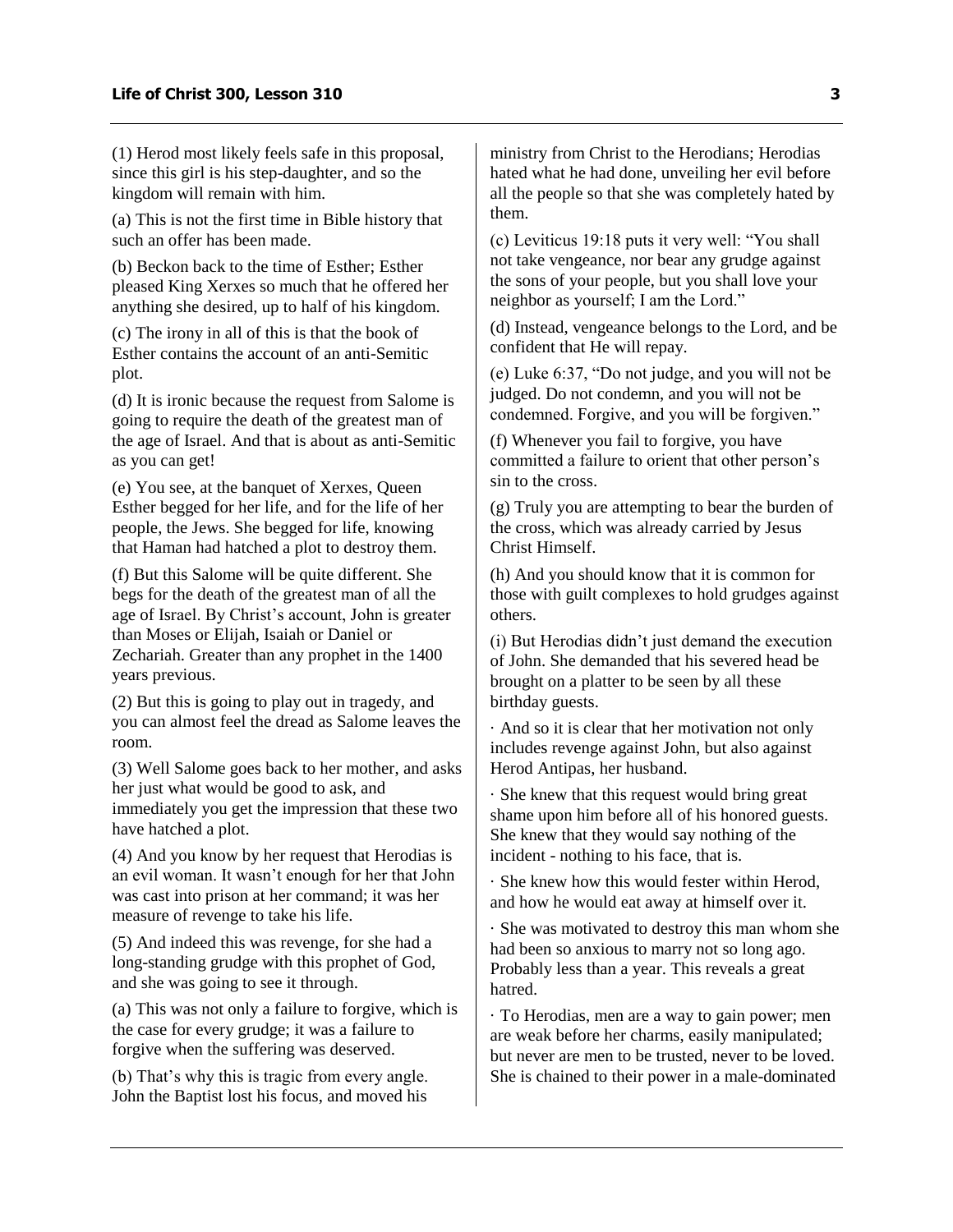society, but she overcomes by means of their weakness.

(j) "And after entering immediately with speed before the king, she asked, saying, 'I want right away in order for you to give to me upon a platter the head of John the Baptist.'"

· Mark portrays the speed with which things happened after the agreement between mother and daughter.

· The girl enters the dining room META SPOUDES - with speed. In fact, Mark's gospel even says EUTHUS - 'immediately.' This adverb shows decisiveness and swiftness to conclusion.

· And more than this - Salome makes her demand, and demands that it be done EXAUTES 'right away.' This is literally, 'from this point in time.'

· So included in the demand is the timing of the act. Salome wants that head immediately.

· It snatches the breath away to realize the soul of this young girl. For she has added the speed and the demand for immediate action all by herself.

· It tears out the heart to realize what utter degeneracy she has at her young age. How decisive she is toward this callused and heinous request!

(6) Herod does not want to do this.

(a) There are two reasons why he rationalizes the necessity of the act.

· First, because of his oath. He feels he must have integrity toward his word.

· Second, because of the dinner guests. He feels that to renege on the oath would be to lose face before all of these dignitaries, both Roman and Jewish.

(b) But of course this is an act of utter immorality, and entirely aside from the holy character of God.

· There is a verse that is the perfect counterpoint to this whole incident. 1 John 5:14, "This is the confidence which we have before Him, that, if we ask anything according to His will, He hears us."

· Well Herod Antipas had no standards, and so you could ask anything of him, and he would give it, even if it was evil.

· There is no limit from the throne of grace. You may have it all if it is according to God's will.

· But God's ability to answer your requests never extends to the realm of evil. His integrity will not allow it.

(c) Herod has an absence of self-esteem to do the right thing.

· You must have a detachment of will in order to bring about what is right in your life.

· That is, your decision-making process must be apart from worldly factors.

· You cannot make decisions on the basis of what other people think, or what the world demands.

· Herod, the ruler of this region, the man of highest rank present, does not have the self-esteem to eat his pride and tell this little girl that she is wrong to request what is evil.

· He is afraid of what these lesser-ranking persons are going to think of him. He sees breaking this oath as a weakness, when in reality the girl has broken the oath before him.

· She has broken the spirit of integrity within the oath, and therefore abrogated Herod's necessity toward veracity.

· Self-esteem comes from a sense of what is right, and especially who is important.

· If you see yourself as God sees you, then you will gain resolve in staying on the side of right.

· But Herod was more worried that his dinner guests would see him as a weak man, than whether he should do the right thing.

· It would have been so easy to say to take the girl aside and tell her that this could not be so.

· This would not be the end of Antipas weakness. In the Passover after next, Antipas is in Jerusalem when the trial of Jesus takes place. As a courtesy, Pontius Pilate sends Christ to Antipas, deferring to his rulership of Galilee, Christ's home province.

- Luke 23:8-12, "(8) Now Herod was very glad when he saw Jesus; for he had wanted to see Him for a long time, because he had been hearing about Him and was hoping to see some sign performed by Him. (9) And he questioned Him at some length; but He answered him nothing. (10) And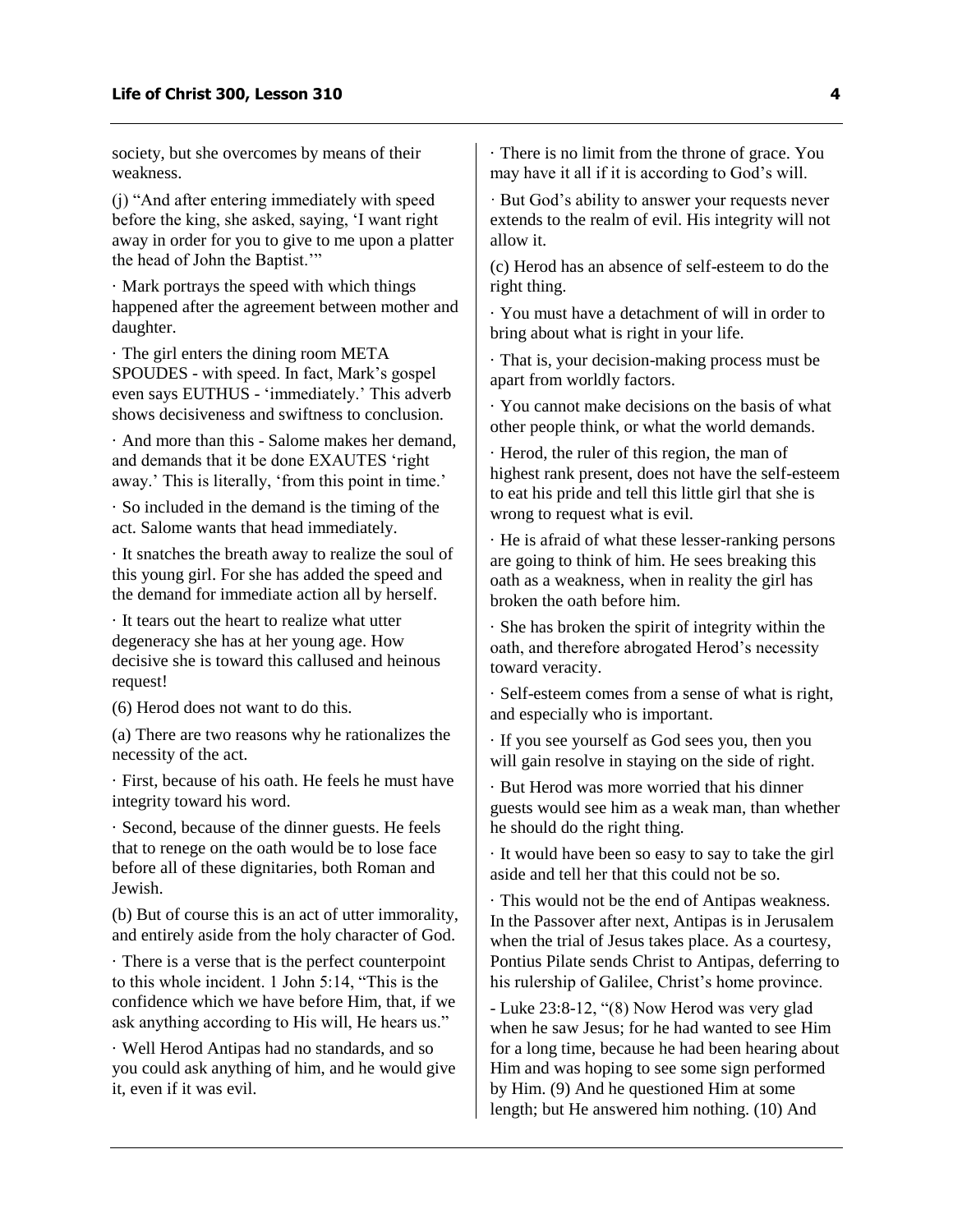the chief priests and the scribes were standing there, accusing Him vehemently. (11) And Herod with his soldiers, after treating Him with contempt and mocking Him, dressed Him in a gorgeous robe and sent Him back to Pilate. (12) Now Herod and Pilate became friends with one another that very day; for before they had been enemies with each other."

- So Herod has a chance to set Jesus free and redeem himself of his weakness against John the Baptist. He fails, and as a result, Jesus would die.

(d) That this young girl could even make this request of her uncle indicates that she is a monster-child.

· No one ever says no to Salome. She knows how to tantrum; she knows how to manipulate; she knows how to pout.

· If Herod says no to Salome here, he risks a nuclear tantrum. He would rather have some prophet die than undergo that.

· Even if he should insist on the wrongness of it, he knows that he will pay dearly for it.

· Herod has made this magnanimous offer to his niece because of the dinner guests. He wants to impress them with the greatness of his generosity.

· Now she asks of him something awful. But he cannot lose out on his scheme to impress them, so he goes through with it.

So Herod sends for the executioner to follow through with the request.

(1) The prison was a part of the palace compound; it would take a while for the executioner to walk there, summon John to a suitable place of execution, place his head upon a platter, and then return to the girl.

(2) You can perhaps imagine John in his prison cell. Resting, praying, exercising - all according to a daily regimen. And in comes the executioner with sword. It is time.

(3) John has barely time to think and pray - the briefest of prayers comes from his lips and then the infamy is performed.

(a) It is at that moment that his soul is placed into an interim body, and he is transferred to Paradise in Hades.

(b) There he meets the presence of God face to face and comes to know the truth about himself and about Jesus. He has left the sinful flesh behind.

(c) There he receives the reception of a hero as the greatest prophet in the age of Israel.

(d) You can perhaps imagine a delegation of Isaiah, Jeremiah, Ezekiel, and Daniel. Moses and David, Elijah, Elisha, and Samuel stand at the forefront. All around are Hosea and Amos and Zechariah; Habakkuk and Zephaniah and Malachi. There also are Nahum and Joel and Jonah. Obadiah, Haggai, and Micah stand there, all stand in respect.

(e) All these great men desire to question the Great One, the one who prepared the way for the Messiah. All of them defer and listen humbly as John tells of his personal contact with the one who will be King of kings and Lord of lords.

(4) And then jump forward in time to just a year and a little more later.

(a) It is another day in paradise. There is worship, and there is conversation. Conversation, I think, to which the angels would long to listen.

(b) The men there speak of their times and their longing for the Messiah and the details of his life.

(c) Suddenly there is a grumbling in Torments, across the Great Gulf Fixed; the everyday moan of the damned is momentarily silenced, and an impossibly bright light appears. John, Elijah, and the rest rise again with a thrill and gather to the edge of the Gulf.

(d) Could it be? Who is it? Is it... Yes. Yes it is! A stunned silence follows His words, and then He approaches across the Gulf. The great crowd of Old Testament saints gathers around the Savior.

(e) And in that time He pronounces that the work of salvation is done. A shout! A cheer goes up, and every knee bows and every tongue there confesses that Jesus Christ is Lord.

(f) It is now time to leave this Paradise and go on to Heaven, and the Savior leads them all in a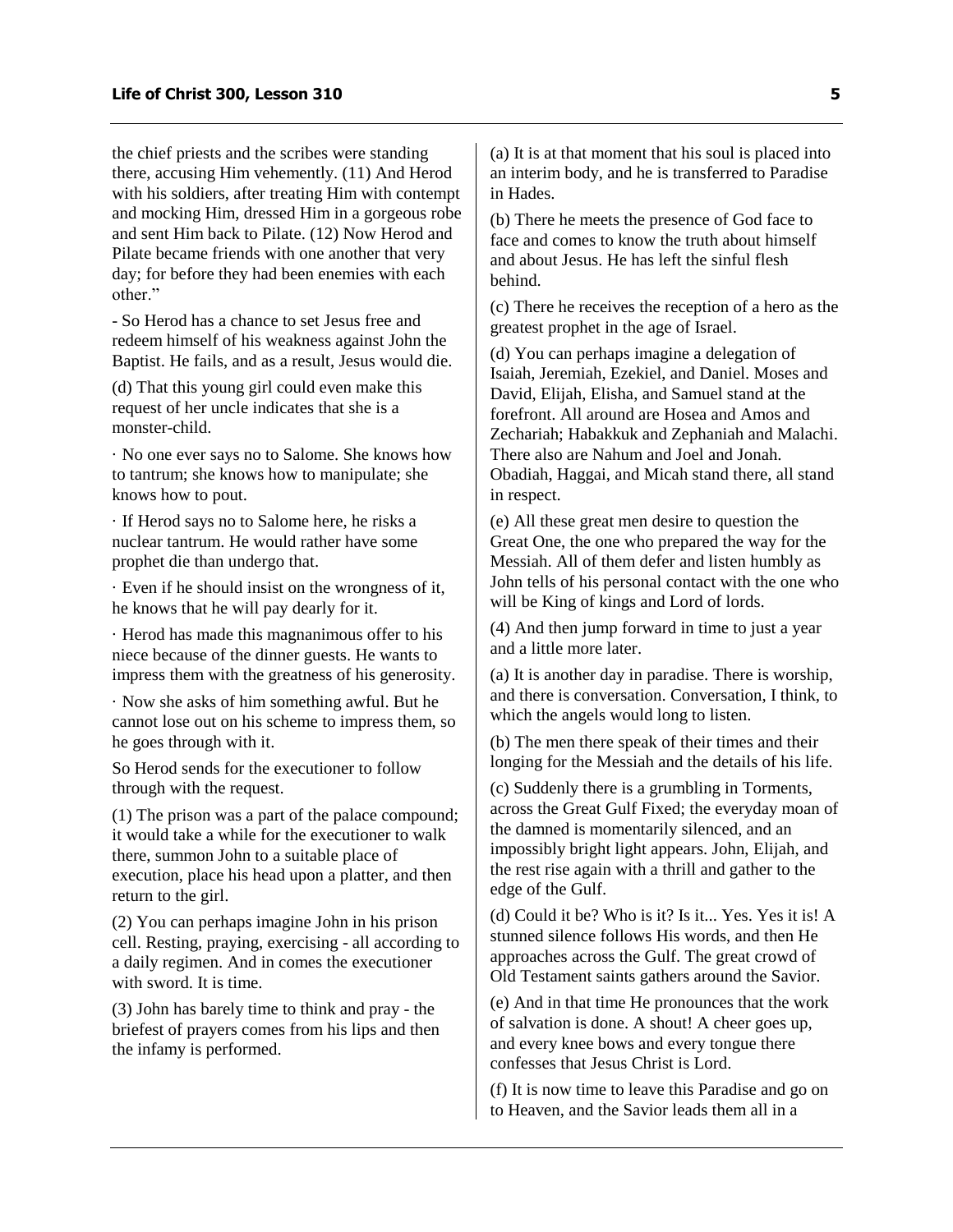victorious procession. What triumph and what joy! What purity of worship.

(5) But back at the palace, back at the birthday party again, as the stunned guests sit and lay at the remains of their dinners, in comes the executioner with John's head on a platter.

(a) You can only imagine the horror of the dinner guests as they see this spectacle before them.

(b) Even the hardened CHILIARCHS of the Roman Army must be appalled at what they observe here, for the palace is no place for this kind of violence.

(6) Herod and Herodias ruled Galilee for ten more years or so, until Herodias schemed to gain her husband true kingship through the Roman emperor.

(a) Gaius became disgusted with the scheming of this woman, and he distrusted Antipas greatly.

(b) Instead of kingship, Gaius gave Antipas exile to Gaul, and in Lyon. Herodias chose to join him, even after being offered exemption from the exile of her husband. From that moment they are never mentioned again by the chroniclers of history. But in a way they are.

(c) They lived in Lyon, in central Gaul, in the middle of a different nowhere from Tiberias in Galilee.

(d) A century and a half later, Lyon became famous for its persecution of Christians persecution unto death. The heritage of Herod Antipas and his niece/sister in law/wife lived on.

(7) And then one day, Herod Antipas dies; and also Herodias and Salome in their times. And they go to Torments in Hades.

(a) There they three reside for centuries, full of fear and anticipation; still the hatred reigns in their souls.

(b) And one day there in Torments they hear a commotion - an assembly is called, and all are forced to attend. Herod Antipas and his second wife and her daughter grudgingly gather around a man, and Herod has some shreds of recognition.

(c) Here is the man that he always wanted to see, standing before him even now. Herod Antipas leans forward in spite of himself, to listen again.

(d) But there is no speech this time; only a massive figure in chains, chains of darkness, so that the figure is obscured. Yet Herod knows with fear that this figure is Satan, the great hope of the sinfully enslaved. And the chaining of the Great Enslaver represents the total defeat of their false hope. Herod and Herodias and Salome are crushed at this moment, and the agony of what is to come in a 1000 years is multiplied greatly.

(e) The 1000 years passes with the agonizing emotion of the anticipation of something truly awful. And then Herod Antipas is called before the Great White Throne, and he finally gets his audience with Christ.

· And yet Herod is completely humble before this King of kings and Lord of lords. He cannot stand before this throne as king; he cannot demand from Christ an accounting of His ministry.

· There before Herod Antipas is the evidence of his folly in the nail holes in the hands and feet of the Savior of the World.

· Herod is no longer the one to be feared, the one in control.

· The sentence is passed, and he is cast into the Lake of Fire for an eternity of pain. So he will exit the scene of history.

A Transitional Passage.

The Translations:

Mark 6:30, "And the apostles gathered before Jesus and reported to Him all the significant things they did and taught."

Luke 9:10a, "And after the apostles returned they gave an account to Him of the significant things they had done."

Harmony: "And after the apostles returned, they gathered before Jesus and reported to Him all the significant things they did and taught."

#### Exposition.

So a period of time has passed since Christ sent out the disciples to preach to the towns in Galilee.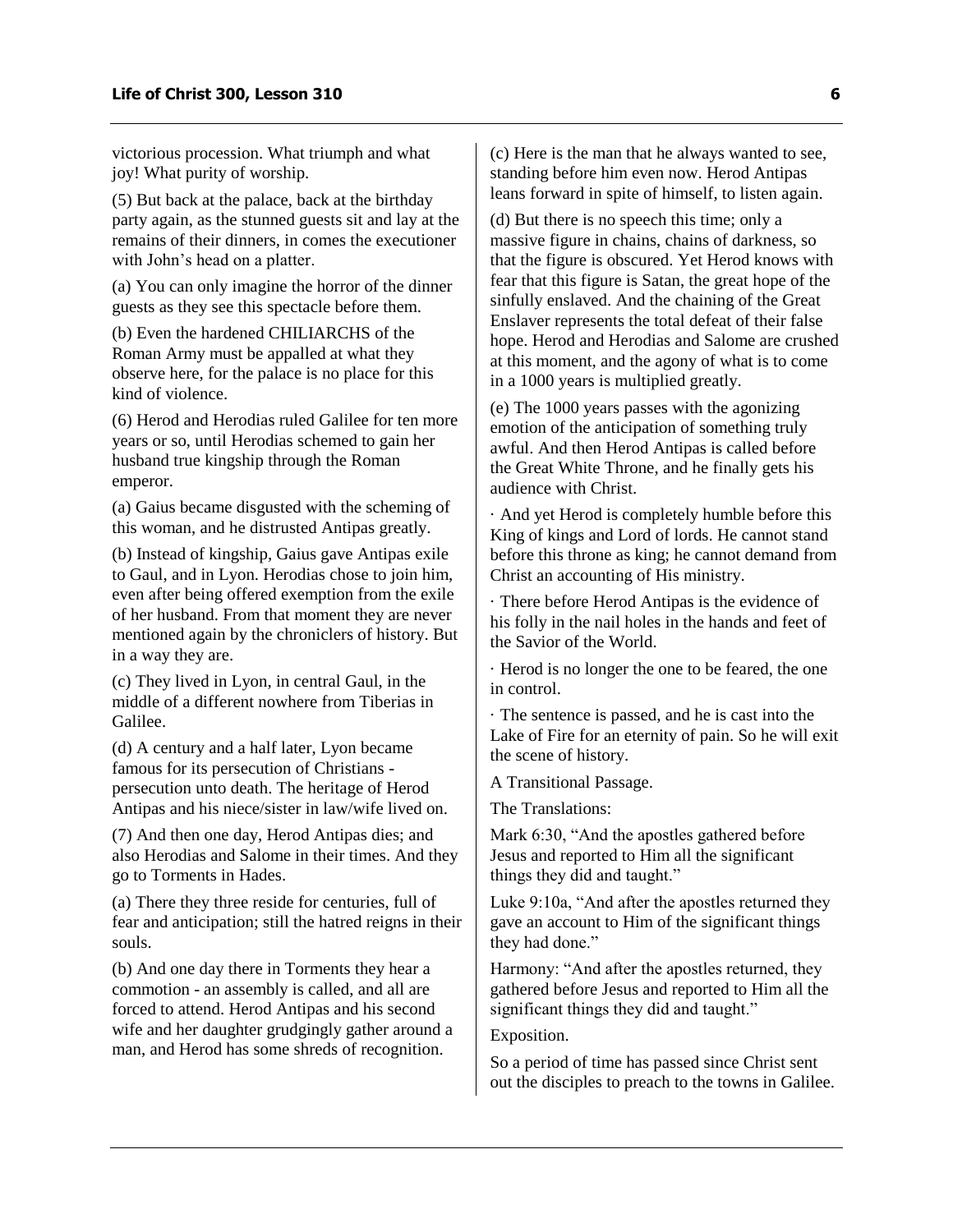There is no record of what Christ was doing at this same time; perhaps the exact same thing.

The disciples gather back to Christ and give a report on the significant events of their lives what they did and what they taught.

They did miracles and performed healings; they taught about the Kingdom of Christ. They told Him of the responses of the crowd - of victories and defeats along the way.

How they must have loved to see Him listen; how they must have glowed when He approved, and even when He made corrections.

Christ gave them also the camaraderie of mutual experience. They were now truly fellow-workers in the gospel. He is developing initiative and leadership in them by this way. They know now that they are like Christ in His work.

Our lives should be like this through prayer.

We should often report the significant events our lives to God the Father.

The victories and defeats, and the concerns which we encounter along the way.

We should also note the significance of our mutual experiences with Christ. That is, we should realize that nothing we have encountered has eluded the experience of the Son of God.

#### <span id="page-8-0"></span>**Jesus' Withdrawal from Galilee**

Matthew 14:13-14: "(13) Now Jesus, after hearing [them] withdrew from there in a boat into a deserted place by Himself; and the multitudes, after hearing, followed Him on foot from the cities. (14) And after going out [from the boat] He saw a great multitude and felt compassion for them and He healed their sick."

Mark 6:31-34: "(31) And He says to them, 'You yourselves go by yourselves to a deserted place and rest a short while.' For there were many coming and going, and they did not have significant time to eat. (32) And they left in the boat for a deserted place by themselves. (33) And they saw them going, and many recognized them and ran there together on foot from all the cities, and preceded them. (34) And after going out [from the boat], He saw a great crowd and felt

compassion for them, because they were like sheep having no shepherd, and He began to teach them many things."

Luke 9:10b-11: "(10) And after receiving them He withdrew by Himself into a city called Bethsaida. (11) And the crowds after knowing [this] followed Him; and after welcoming them He was speaking to them concerning the Kingdom of God, and curing the ones having need of healing."

John 6:1-3, "(1) After these things Jesus went out to the other shore of the Sea of Galilee of Tiberias. (2) Now a great crowd followed Him, because they were witnessing the signs He was doing upon the weak. (3) And Jesus went onto the mountain and there He sat with His disciples."

The disciples' ministry had become much like Jesus'. They had healed the sick and done miracles and cast out demons, and as a result, the crowds began to gather.

The disciples were so swamped that they did not have significant time to eat. They had absolutely no time to themselves.

This being true, they surely had no time before God, either, and so they were in a state of spiritual and logistical compromise.

Christ has experienced this in His own ministry, so He knew exactly what to do. He told them to go to a deserted place and rest for a short while.

During that rest they could spiritually and physically restore themselves.

Two related principles come out:

There are needy people in the world; needy physically, emotionally, logistically, and spiritually. If you are able to meet those needs through ministry, you are going to be swamped. In the devil's world, you will never run out of people to minister to.

But you must learn to withdraw from your ministry to recharge yourself spiritually and physically. The needy will still be there when you get back, and the Lord can take care of them in between. You must withdraw every day for spiritual growth, and from time to time to replenish yourself in other ways.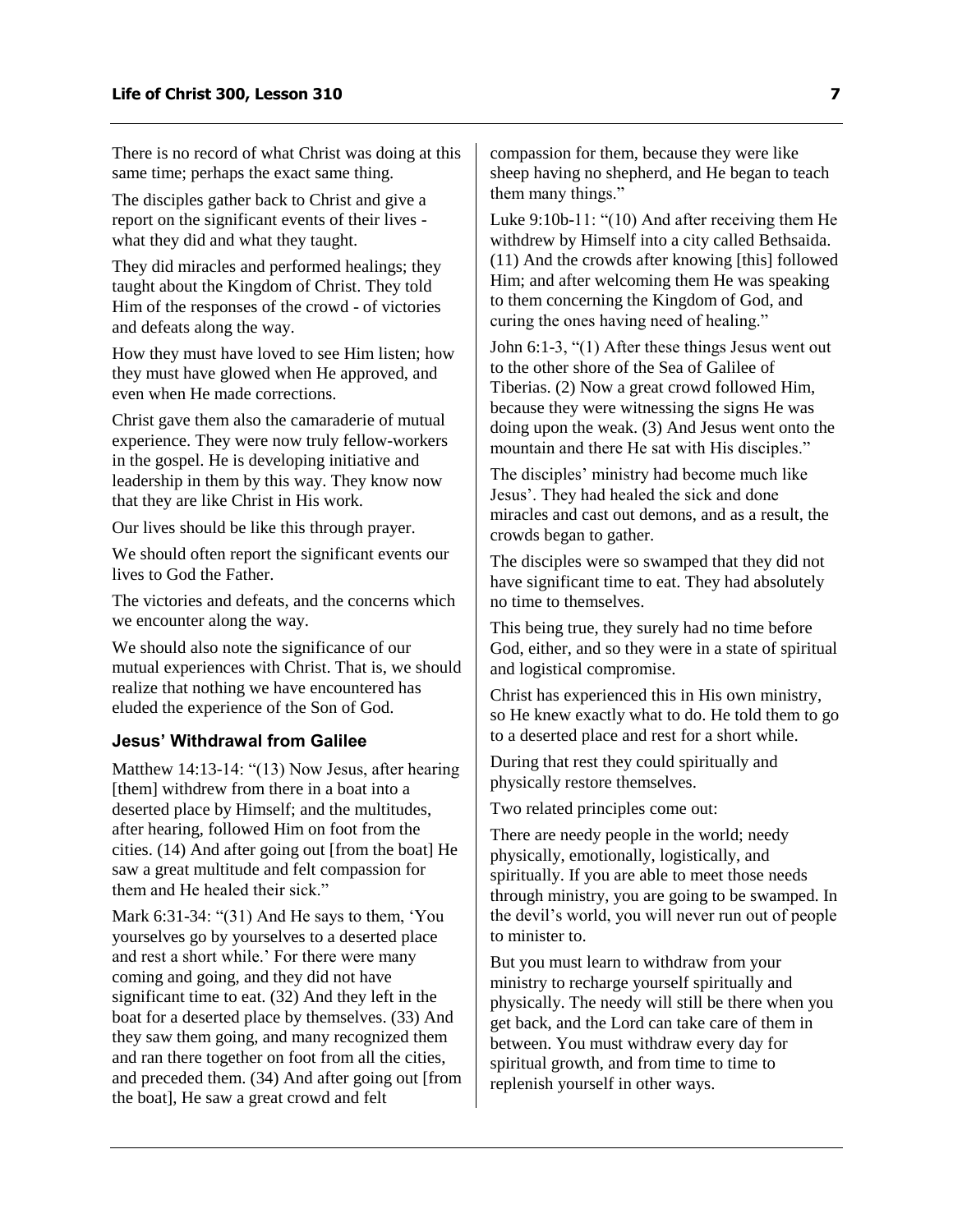Your ministry will vanish if you neglect your relationship with God, because the river of your ministry flows from the spring of your time with the Father.

And this applies equally to all ministries related to Christian service and spiritual gifts.

It doesn't matter if you are an anonymous person with the gift of helps or a well-known evangelist. You will not only fail to reach the objective, but you will compromise your reward at the judgment seat.

Ultimately, you will let others down because of that. Ministries fail because congregations eat their pastors alive, and he lets them.

Now the rest mainly has to do with geography.

Jesus and His disciples are both on the Tiberias shore of the Sea of Galilee. Tiberias is on the southwest side of the Sea.

They go in separate boats to escape from the crowd.

The disciples leave first, and the text does not indicate which direction they go. We can only construe it from the fact that they end up at the same location as Jesus. Since Jesus headed toward Bethsaida, and the disciples left from there with Him to go up onto a mountain, they must have headed toward the same place.

But the Sea of Galilee is very small, and any boat is visible from any place on the shore. As the boat with Jesus' disciples deployed, the crowds saw the direction, and began to run around the shore to the other side.

It was very likely a calm day, because the crowds were able to make there way around the shore by foot, and still precede the sailboats that were taking a more direct route.

The disciples land at Bethsaida or thereabouts, and once more they are swamped by the crowds. Their attempt to escape has temporarily failed.

But Christ waits until after the disciples have left, and He follows behind. The crowds also anticipate His arrival, and so they are waiting for Him just the same as His disciples.

But Christ sees the crowds, and He feels compassion; again they are like sheep without a shepherd.

These peoples are in a leadership vacuum; neither the Romans or the Jews are providing leadership to meet the needs of the people.

As such, they are lost, unable to find their way in the helplessness of their sins.

So Christ has a twofold remedy to this problem:

(1) First, He teaches them many things about the kingdom. He sees this body of truth as the solution to their problems.

(2) Second, He heals their sick. This second so that they will certainly grasp what He is saying about the kingdom. This is a clue that atonement really is a part of Christ's kingdom ministry. Atonement was necessary to bring Israel into the millennium.

So as a matter of course the crowds now follow Jesus - because He was healing their weak.

(1) Not necessarily because of His kingdom ministry.

(2) At the very core of this description is a rejection of the kingdom ministry. This is also a good example what happens today in another fashion.

(3) People tend to fall in love with the accoutrements of church without getting to the heart of the matter.

(a) They love the society of good people without finding love for God Himself.

(b) They love the peace of a sanctuary without knowing the God Who causes the peace.

(c) They love the stability of liturgy and ritual without learning its lessons and while neglecting the greater informational power of church age mystery doctrine.

(d) They love the approbation that they get from their ministers without realizing the need for autonomy before God.

At last Jesus and His disciples go up onto a mountain. This is somewhere near Bethsaida.

It could be up the Jordan River a number of miles, on or near Mt. Hermon. It could be one of the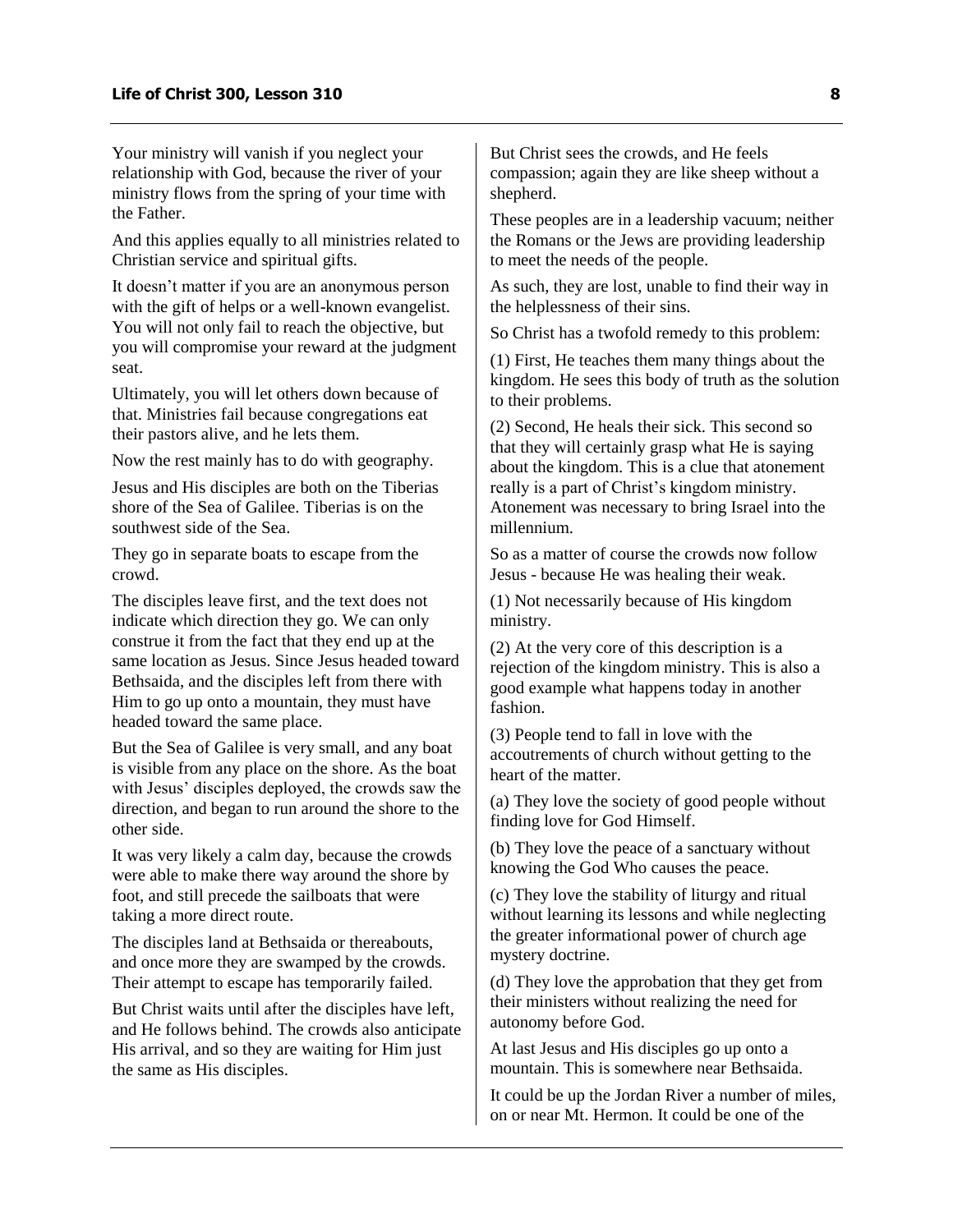small hills nearer to Bethsaida. The mountain itself is not specified.

From the narrative which follows, it is clear that Jesus and His disciples would not be alone on the mountain.

The text does not say whether it was their desire to escape the crowds, but perhaps this is so. There would be no other clear reason to go to the mountain.

Jesus sat down with His disciples. He has time alone with them, teaching and training important things, theological and practical.

This now becomes the setting for a remarkable series of events that will culminate in the Bread of Life discourse.

#### <span id="page-10-0"></span>**The Feeding of the Five Thousand**

Matthew 14:15-23

Mark 6:35-46

Luke 9:12-17

John 6:4-15.

Exposition.

Introduction.

Look for two things here: an interesting symbolism of the Passover, and a specific preparation for the bread of life discourse.

Christ is going to take advantage of this miracle that God has provided, and communicate terrific doctrine from it.

So take note of the way this works; an opportunity presents itself; Christ performs the miracle by the power of the Spirit, and then a lesson will be taught. This is standard fare for the incarnation.

A quick note is necessary on the harmony. The synoptic gospels have a generic viewpoint on the interchange between Christ and the disciples; no one speaker is mentioned. They are portrayed as coming to our Lord as a group, and talking as a group.

But the gospel of John does one better; it identifies the speakers within the group as Philip and then Andrew. In the harmony, the viewpoint of John's gospel is taken, and the other omitted entirely.

The setting: "Now the Passover was near, the feast of the Jews. Now after evening came and the hour was very late."

You may recall that Christ has recently sent out His disciples on their evangelistic efforts, and they have returned.

Also, Christ and the disciples have failed in their endeavor to escape the crowds, even though they crossed the Sea of Galilee on boats. So now the crowds have gathered again.

John's gospel records that the Passover feast of the Jews was near.

We have a rare chronological marker in this. It is Passover, Spring of AD 29; is nearly one year from the death of Jesus Christ by crucifixion.

And there is also something remarkable in this. It is that time of year in which the people of the land should be thinking about going up to Jerusalem for the Feast of feasts.

They should be gathering what they need, and making arrangements to stay with family, or at least at an inn. They should be remembering the Psalms of Ascent, and heading for the spiritual capital of the world.

But instead they are following Christ around the countryside, seeing His miracles and listening to His teaching. There is a frenzy here that disregards even the most important religious event of the year.

No wonder the Pharisees were so concerned! They knew that they were going to have low attendance at their version of an Easter service, and that really bothered them.

The setting is a mountainside on the Northern shore of the Sea of Galilee, not too far from Capernaum. There is a crowd arrayed there, waiting in anticipation for Christ to do something or at least to say something.

It is getting late. Mark says it is late, while Luke says the day was starting to decline. You can mark the time as right at dusk on the basis of this.

The disciples' request concerning logistics for the crowd. "the disciples came to Him saying, 'The place is deserted and the hour is already past; release the crowds, so that after they go forth into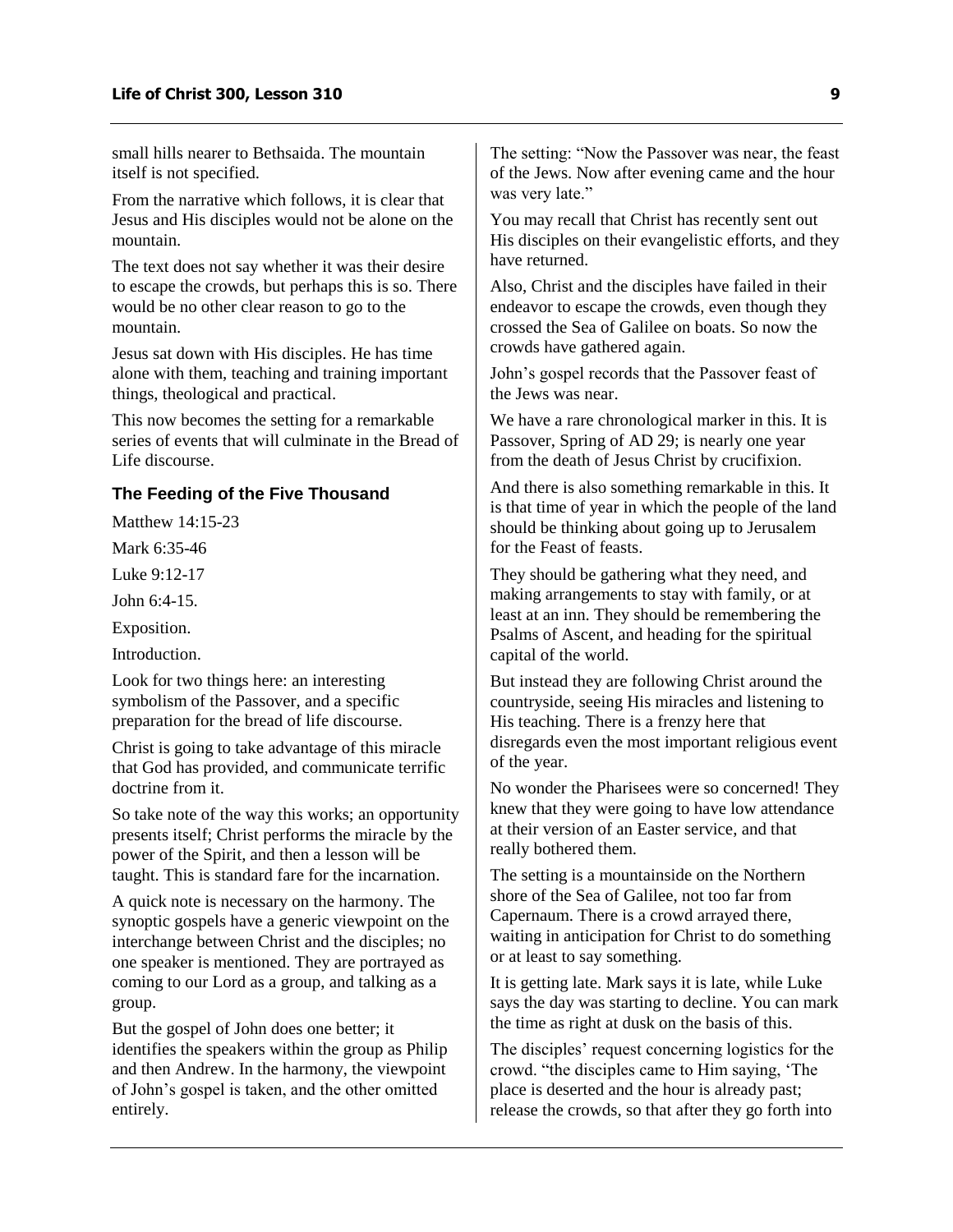the surrounding countryside and villages they might lodge and buy food for themselves, because we are in a deserted place."

The disciples here make some observations about the condition of the crowd, but I think it is legitimate at least to say the following:

The crowd has been there for a day; they have no great need for immediate logistics. If they don't eat, they won't die.

The same could be said for lodging. A night out under the stars would probably do them a fair amount of good. They could all huddle together for warmth and be fine. Only if it were raining would shelter be an issue, and rain was not all that common.

These are relevant because they uncover the souls of the disciples. At the very core of this all is a single fact: if the crowd wanted to do that, they would have done so on their own initiative.

Therefore we can conclude that the disciples were for some reason anxious to get rid of the crowds. And this we already knew from the previous passage in our Life of Christ series.

They are mistaken about one thing: they say, 'release the crowds.' They say this to Christ when the crowds are staying because they want to. The verb is APOLUSON, and in this context it connotes letting the crowd disperse, to become a non-crowd.

The disciples see this as a golden opportunity to get rid of this crowd so that they can all finally have some peace and quiet. But Christ does not.

Christ now sees an opportunity to teach something new to His disciples, and so He waits.

Jesus' Response and Testing of His Disciples. "Therefore Jesus, after lifting up His eyes and beholding that a great crowd came to Him, says to Philip, 'Where should we buy bread in order that we might feed these?' And this He said testing him; for He knew what he was about to do. Philip answered Him, 'Two hundred denarii of bread is not sufficient for them that each might receive a little."

John's gospel takes over the narrative now.

Jesus lifts up His eyes and beholds the crowd. Two participles set the scene with a dramatic sweep.

The first aorist participle is EPARAS, He lifts up His eyes. You can see Christ on the mountain, concentrating on something at hand - perhaps a scroll of the Old Testament scriptures; perhaps a conversation.

He looks up to see what His disciples are talking about, and there is the crowd. The aorist participle THEASAMENOS records His surprise and the significant nature of the crowd. It always denotes the seeing of something important and significant to the viewer.

Philip is the one. Jesus chooses to test him. Perhaps because he is the nearest; perhaps because he needed the test.

John 1:43-46, "(43) The next day He purposed to go into Galilee, and He found Philip. And Jesus said to him, 'Follow Me.' (44) Now Philip was from Bethsaida, of the city of Andrew and Peter. (45) Philip found Nathanael and said to him, 'We have found Him of whom Moses in the Law and also the Prophets wrote - Jesus of Nazareth, the son Joseph.' (46) Nathanael said to him, 'Can any good thing come out of Nazareth?' Philip said to him, 'Come and see.'

John 14:7-11, "(7) If you had known Me, you would have known My Father also; from now on you know Him, and have seen Him.' (8) Philip said to Him, 'Lord, show us the Father, and it is enough for us.' (9) Jesus said to him, 'Have I been so long with you, and yet you have not come to know Me, Philip? He who has seen Me has seen the Father; how can you say, 'Show us the Father?' (10) Do you not believe that I am in the Father, and the Father is in Me? The words that I say to you I do not speak on My own initiative, but the Father abiding in Me does His works. (11) Believe Me that I am in the Father and the Father is in Me; otherwise believe because of the works themselves.'"

Philip was one of the seven to serve table to the widows of the early church, Acts 6:1-6.

Philip went to Samaria and preached the gospel after the scattering from Saul's persecution. He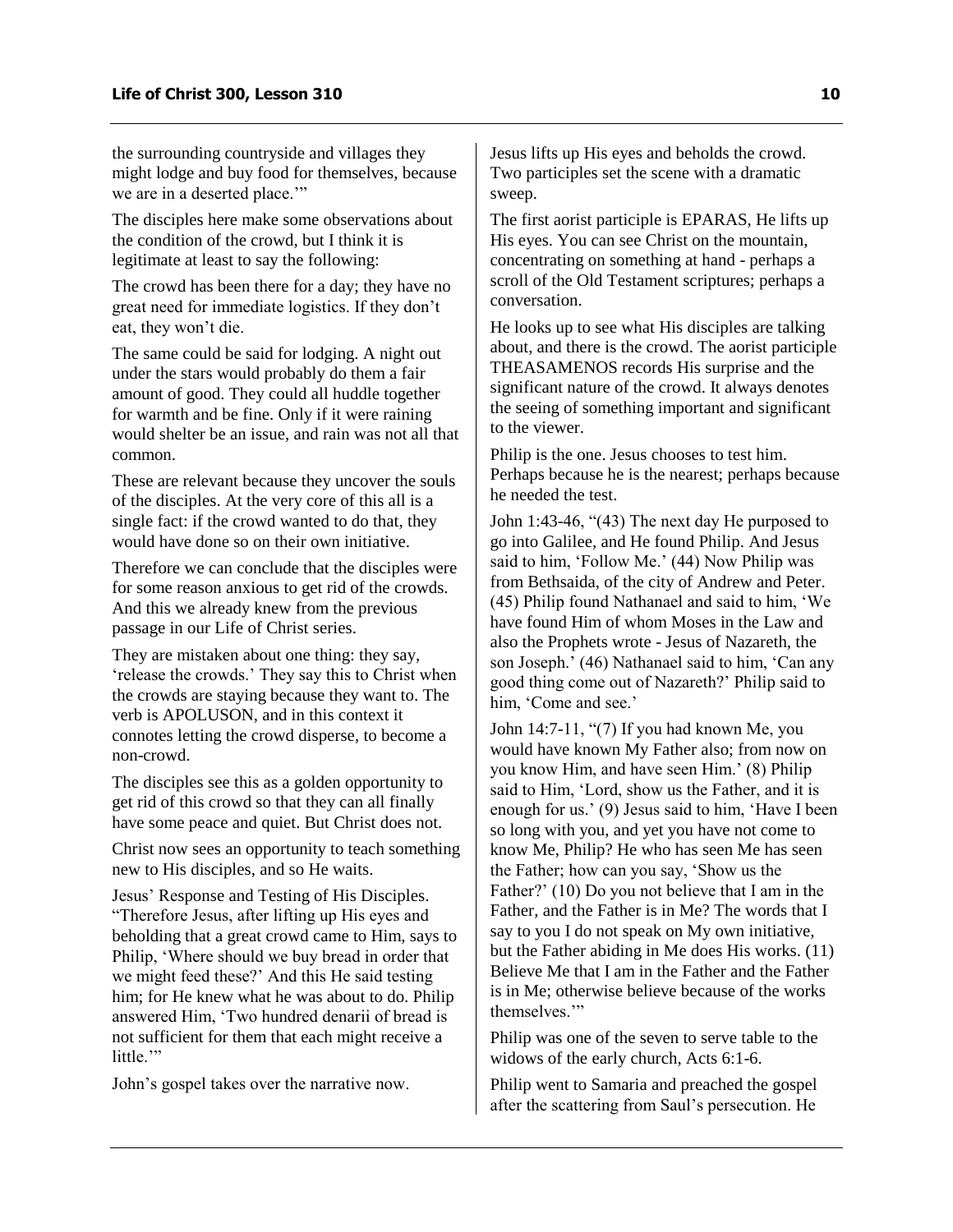was very powerful, and the people responded with joy. Acts 8:4-8.

After he believed, Simon the magician joined Philip's evangelistic tour.

After the Samaritan tour, God the Holy Spirit guided Philip south and west of Jerusalem to give the gospel to the Ethiopian eunuch.

When the eunuch went on his way home, Philip preached his way northward along the Mediterranean seacoast until he reached Caesarea, which is almost even with the Sea of Galilee.

Jesus asks Philip where they might buy bread to feed all of the crowd. You can see right away that this is not a serious question.

It is not a serious question, because the crowd is so large, and their treasury so small. Jesus knows His question is ludicrous from the moment it passes His lips.

In fact, He employs the adverb of place POTHEN to emphasize this very thing: He says, 'Where...'

The only reasonable answer is nowhere, and that is what Jesus intends to demonstrate with the adverb. There is no place on earth that they can buy bread at such a low price so as to feed all the people that are arrayed on the mountain before them.

Any fool would know that this was not a real possibility, and so the question is largely rhetorical.

But Philip has a tendency to take everything at face value.

And this He said testing him; for He knew what he was about to do.

John has the insider's view as Christ's closest friend. Christ wanted to test Philip, who took everything at face value, and often took an analytical human viewpoint.

Christ knew of this miracle beforehand; He knew exactly what the Spirit was going to do through Him.

This forms a counterpoint to the woman with the hemorrhage. In that incident, Christ had no idea what the Spirit was going to do. The Spirit saw the

woman reach out to touch Christ, and made the sovereign decision to heal her.

Christ had to be humble to the leading of the Spirit, but here there is knowledge beforehand of what will be done. Christ has His will involved in the performance of this miracle.

Christ sees the appropriate symbol of the bread, and of spiritual food. He knows that this will be just right as a lesson for His disciples and for this crowd. And He knows that the Spirit will honor the symbol because it is in perfect line with the will of God.

"Philip answered Him, 'Two hundred denarii of bread is not sufficient for them that each might receive a little.'"

To get an idea of the amount of money here, a denarius was about a day's wage; perhaps 50 dollars by today's American standard of minimum wage. Two hundred denarii would come out to about a thousand dollars, or somewhat less than twenty cents a head, considering women and children. Twenty cents worth of bread is not a great amount. This is Philip's point.

But more than this is the fact that Philip takes Jesus seriously. He misses the point about the ludicrous nature of the question.

"But after formulating an answer He said to them, 'They have no need to leave. You yourselves give to them to eat.' One of His disciples says to Him, Andrew the brother of Simon Peter, 'There is a boy here who has five barley loaves and two preserved fish; but what are these things for so many?' For there were about five thousand men outside of women and children.

Before the command comes a factual statement: they have no need to leave. So Christ gives the disciples a cue that He is quite serious this time, even though the statement and the command will seem funny.

Now our Lord changes the question into a command, because He is turning to His miracle and His lesson.

Remember that Jesus has only just put a ludicrous question to Philip; now He puts a totally ludicrous command to them, in order to test their faith.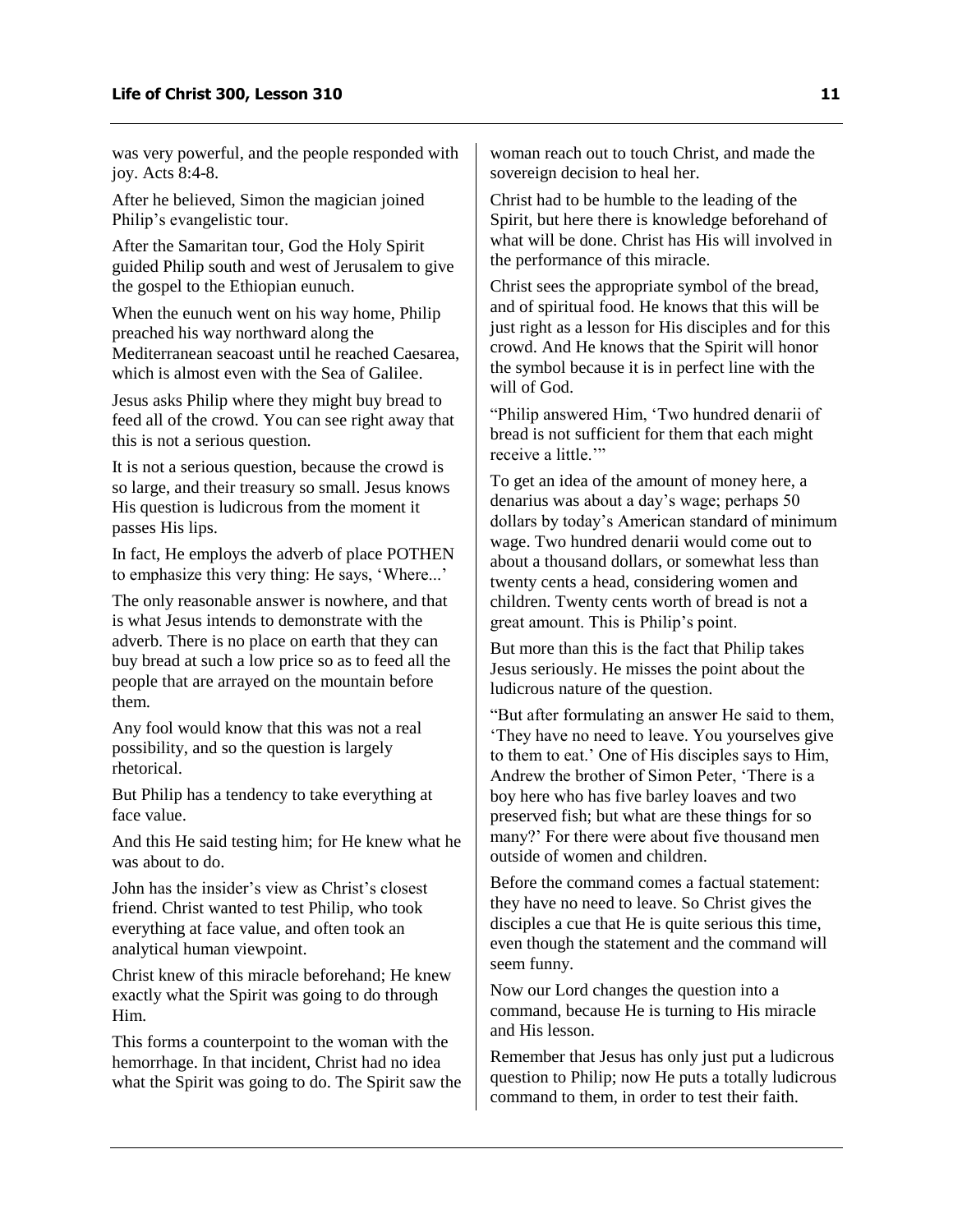But it is a command.

Now you would think that by this time, after being with the Messiah for nearly two years, that the disciples would not hesitate to obey. That somehow they would be sensitive to His peculiar way of doing a miracle. All it takes is a simple trust.

And especially after he made such an issue out the silliness of trying to feed them by buying enough bread for each to have just a little.

Especially key is the statement of Christ that there is no NEED to leave.

The Greek phrase is OU CHREIAN ECHOUSIN APELTHEIN.

There is great wisdom in this, and it is the true setup for the bread of life discourse. They have no need to leave, but they do have need of truth. So let's take this assumption and develop it a little.

There are two major reasons why you need God's word.

First, because it leads unto salvation.

Second, because it leads unto eternal reward.

But there are many other benefits.

- ? God's word gives you a clear understanding of your origins as a human being.
- ? God's word gives you a clear understanding of your destiny as a believer.
- ? God's word gives you a clear understanding of yourself, your weaknesses and your strengths.
- ? God's word warns you against selfdestruction and equips you against it.
- ? God's word gives you recovery from degeneracy.
- ? God's word gives you wisdom in all avenues of life: love, work, and play.
- ? God's word is the source of true and lasting peace in life.
- ? God's word supplies a place of calm in every storm of life.
- ? God's word provides confidence and capacity for enjoyment in all times of prosperity.
- ? God's word furnishes comfort in every hurt and grief of life.

Therefore, all of us should have a doctrinal orientation to life. This is based on God's perfect communication to us.

- ? Doctrinal orientation to life is the total trust and dependence on the Word of God in answering life's questions and solving life's problems.
- ? Doctrinal orientation to life assumes that there is no problem so great or complex that the Word of God cannot provide the solution.
- ? Doctrinal orientation to life assumes that there is not question about life that God cannot answer.
- ? Doctrinal orientation to life gives believers confidence about the future, come what may.
- ? Doctrinal orientation to life results in dedication to the faith perception of the truth.
- ? Doctrinal orientation results in good decisions from a position of strength, and a better orientation to God's direct will for your life.
- ? Doctrinal orientation to life approaches life from the viewpoint of priorities.

The command is for the disciples to give the crowd to eat.

Christ commands them to find the food from their own resources, and this apart from purchasing it from their own treasury.

So they must fall back on their own resources, and this is where Andrew enters the picture.

Andrew is an interesting disciple, because he does one of most important things of all time - he introduces his brother Peter to Christ.

John 1:40-42, "(40) One of the two who heard John speak and followed Him, was Andrew, Simon Peter's brother. (41) He found first his own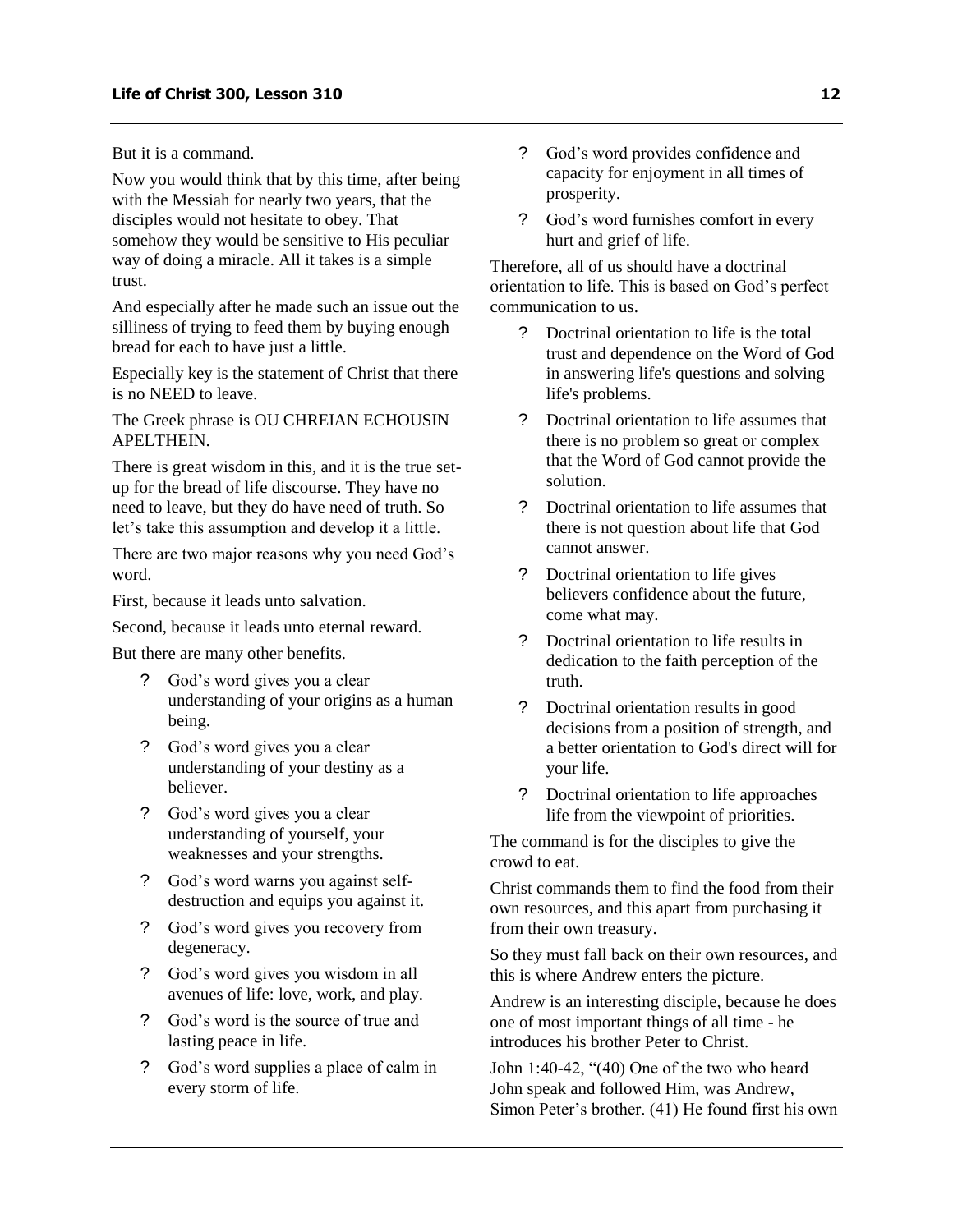brother Simon and said to him, 'We have found the Messiah.' (42) He brought him to Jesus."

When Andrew finds the Messiah, the first thing he did was get his brother. And by doing so, Andrew had role in changing the world.

10. Andrew has a basic obedience, but his rational mind at the same time protests. 'There is a boy here who has five barley loaves and two preserved fish; but what are these things for so many?'

There is a constant tension between the disciples' obedience and their rational thinking.

All of their lives they had been conditioned to think and believe in a way that excluded the miraculous and supernatural.

Remember that these men lived in an age devoid of prophets and supernatural manifestations of God's work. So it had been for many generations, since the prophet Malachi ceased his work.

This represents an ingrained pattern of thinking for these adult men. They are 20, 30, 40 years old, and used to thinking in such rational patterns.

Their way of solving problems has to do with the earthly and natural frame of reference, and they find much difficulty in shaking loose from that.

Whether it is calming the storm or feeding the five thousand or walking on the water, the disciples have difficulty in seeing that Christ has the power of God to do miracles.

But really important in this doing of miracles is the reason. According to a system of priorities, miracles are done in order to focus on relationship with God.

This miracle is a fine example. The people are gathered to hear the word. Christ is not going to disappoint them. Since it is more important for them to hear of Christ's kingdom, a miracle should be done here.

And this is the way in which Christ desires His disciples to think. If the reason is right, God has the power to bring it about.

It would not be until the resurrection that the disciples would fully understand this principle. And even then it took some convincing.

This event is all the more remarkable in that it occurs after the disciples had been sent out, and performed their own miracles and healings. You would think that if they had seen God's work through their own hands, they would begin to assume that it would go through the hands of Christ.

11. "For there were about five thousand men outside of women and children."

Jesus' orders concerning the food and the crowd: "And He said, 'Bring them here to me." And Jesus said, 'Order the crowds to recline on the grass group by group in numbers not above fifty.' For there was much grass in the place. And the disciples did so, reclining them all. They fell company by company by the hundred and by the fifty."

Our Lord desires to set this up in an orderly fashion. He wants this done with maximum efficiency.

He first orders the loaves and fishes brought to Him; He is going to be the originating point of the distribution - the source of the miracle.

And second He tells His disciples to arrange the crowd just so - group by group in numbers not above fifty.

There are perhaps eight or ten or even fifteen thousand people out there; five thousand men alone.

So Christ is suggesting more than one hundred groups of fifty. This mountain must be arranged like a sporting event.

And Christ says for them to recline on the grass. This is for the purpose of a meal. They must have been standing, waiting restlessly for something to happen. And would it ever.

It is John who mentions that there was much grass in that place. Anyone familiar with the countryside would understand that unless there is grass, this is going to be no picnic. Grass is a blanket on which the people may recline.

Mark records that they fell company by company by the hundred and by the fifty.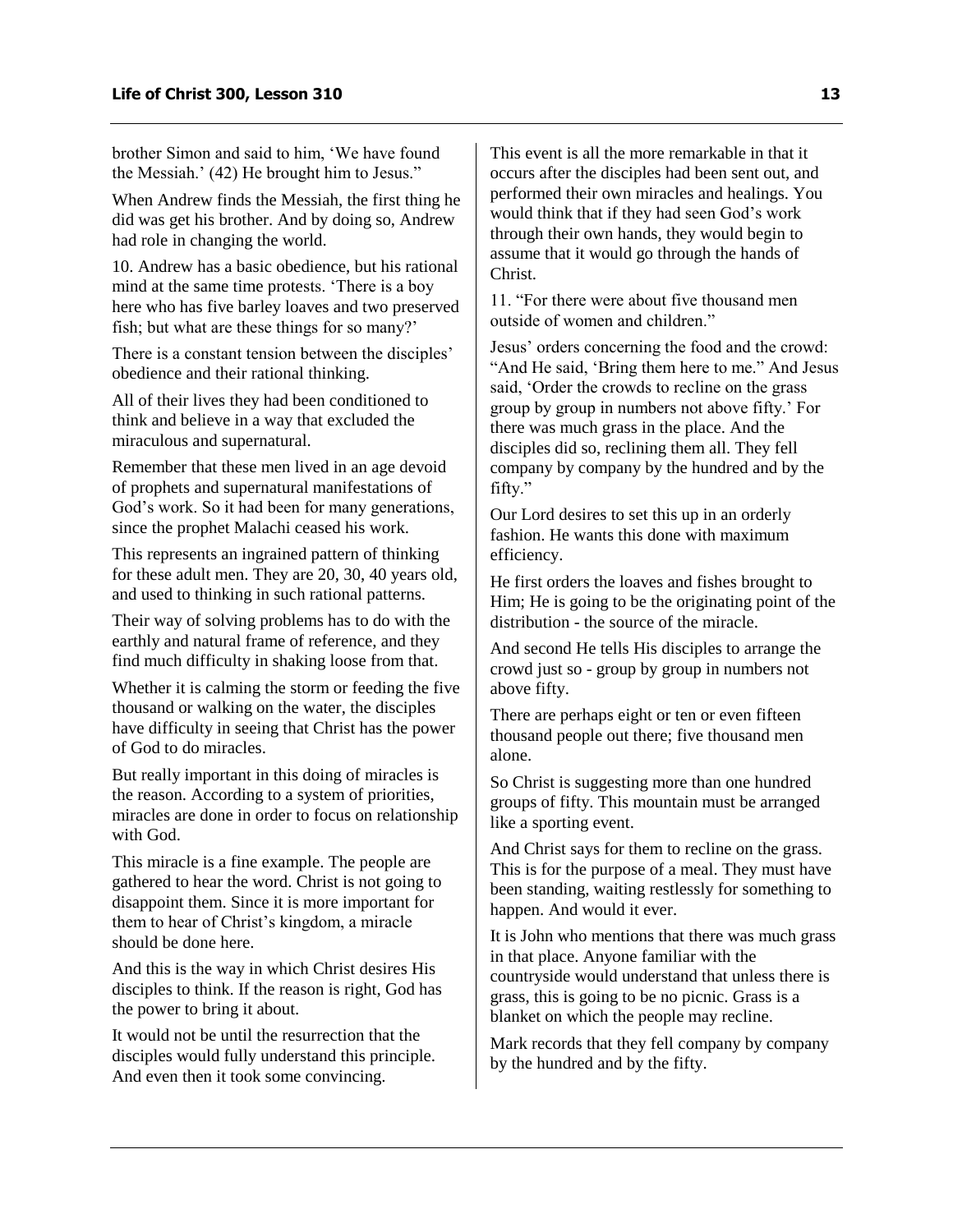It should not be too great a surprise that they disobeyed. The crowd was a little bit disorderly in carrying out this command.

But there they are, arrayed before Christ in their own groups. You can feel the rustle of anticipation moving through the groups.

Being organized in such a manner, they knew that something was about to happen, and that it had to do with food.

This crowd of five or ten thousand is not so great. Every person there will be able to perceive this miracle. Imagine the layout of Coors Field; that edifice is set up for 50,000 baseball fans. If only ten thousand show up, all of them will have excellent seats where they can perceive clearly what the players are doing.

So it is with this arrangement. They will all see Christ break the bread and the fish and know for certain that there is only so much in those few loaves and fishes. You see, they will know certainly know - that this is a miracle.

The blessing and breaking of the bread, and the distribution of the food unto all: "After receiving the five loaves and the two fish, after looking up toward heaven He gave the blessing, and after breaking the loaves He kept on giving them to the disciples that they might set them before the crowd, and the two fish He divided for all, as many as they wanted."

Christ gave the blessing after looking up toward heaven.

This provides a quick insight into Christ's posture during prayer.

Our custom of bowing in humility came not from Christ, and not from Paul.

1 Corinthians 11:3-13, "(3) Now I want you to understand that Christ is the head of every man, and the husband is the head of a wife, and God is the head of Christ. (4) Every man who holds down the head while praying or prophesying is ashamed of his head. (5) But every woman who prays with an uncovered head is ashamed of her head. (6) For if a woman does not cover her head also let her be sheared; but if the shearing or shaving is shame for a woman, then let her be covered. (7) For a

man ought not to have his head covered, being the image and glory of God; but the woman is the glory of man. (8) For man is not from woman, but woman from man. (9) For indeed man was not created for the woman, but woman for the man. (10) For this reason the woman ought to have authority over her head because of the angels. (11) However, a woman is neither apart from man, nor is man apart from a woman in the Lord; (12) For as the woman is from the man, so also the man comes through the woman; and all are from God. (13) Judge for yourselves in this: is it fitting for a woman to pray uncovered before God? (14) Does not even nature itself teach you that if a man has long hair, it is a dishonor to him, (15) but if a woman has long hair, it is a glory to her? For her hair is given to her for a covering. (16) Now if anyone presumes to be contentious, we do not have such a practice, nor do the churches of God."

This passage is about authority orientation. Authority goes from God to Christ to man to woman. There is a concentration here not on the church but on the marriage relationship.

Holding down the head is a symbol of shame; the leader in the church ought not to do such a thing the one prophesying or praying.

But a woman who prays with an uncovered head is ashamed of her head. This stands as a reference to authority; the woman is never to pray outside of the authority of her spiritual head; an uncovered head is one without authority.

We say this: we say that authority is an umbrella which covers our head. Paul had a similar idea that authority is covering for the head.

So the husband is the spiritual authority in his household, and he ought not to pray with his head hanging down, as though he were ashamed of his authority, Jesus Christ.

But the woman who prays out from under the authority of her husband is ashamed of her husband.

And Paul says that the woman who is out from under the authority of her man should have her hair sheared, because it will teach her about shame. But if she does not like having her head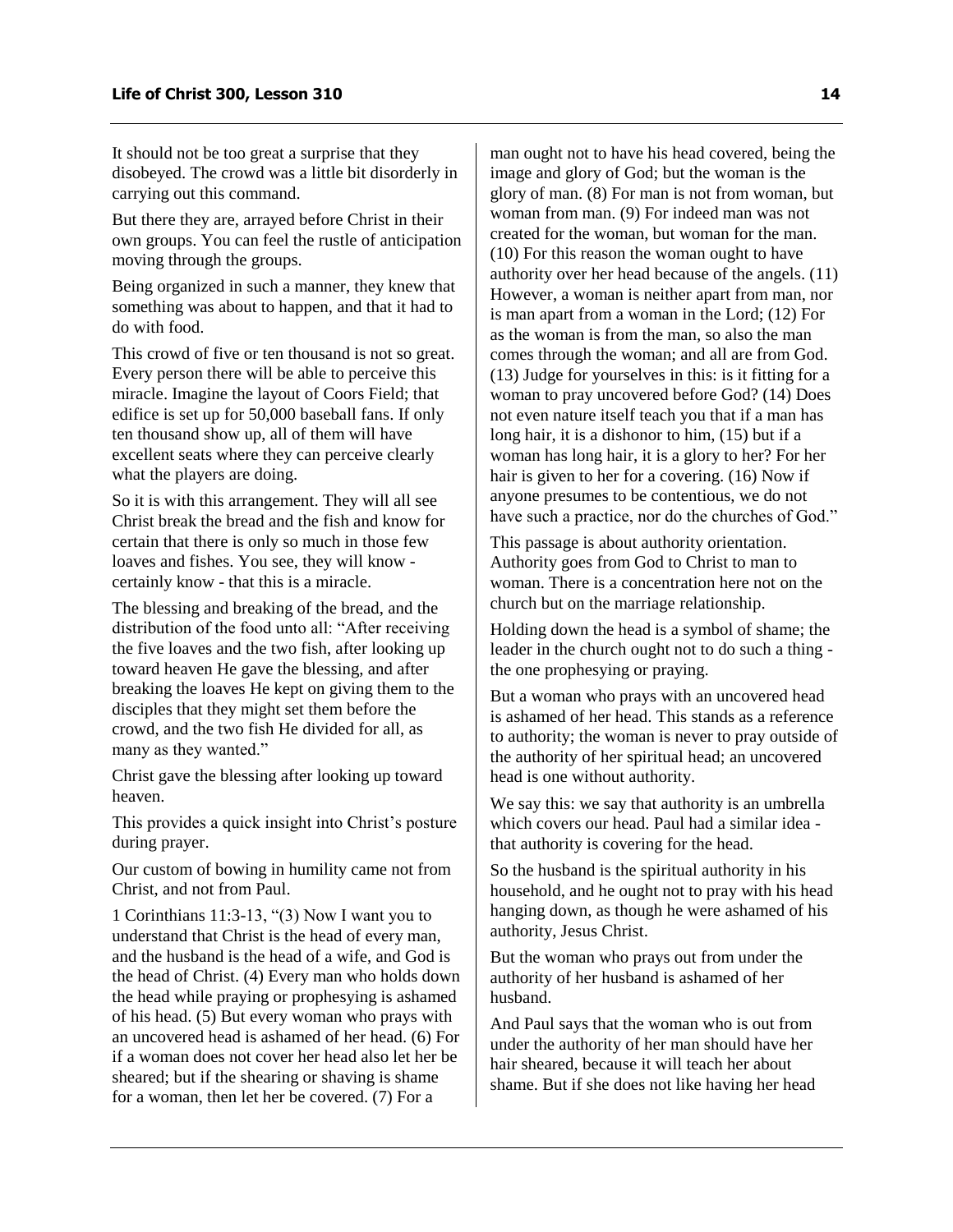sheared, then she must submit to her husband's spiritual authority.

But the man should not have his head covered; that is, he should not have his wife in authority over him; the reason is clear: the man is the image of God.

(1) And don't we know that the image of God has to do with ruling authority?

(2) So the man is the image and glory of God (in his imitation).

(3) But the woman is the glory of the man (in her imitation of him).

The woman came originally from the man; she is Adam's rib.

This order of creation sets an order of precedence and the pattern for authority.

(1) As the first-born son has the right to inheritance, so also the first-born of the race have rights to authority.

(2) Jesus Christ is the first-born of all creation and the first-born of the dead, Colossians 3:15-18.

The conclusion is that the woman was made for the man, and not vice-versa; and because of this she must remain under the man's authority.

Verse 10 just about interprets the whole passage: "For this reason the woman ought to have authority over her head because of the angels."

(1) This translation is quite literal; there is not the least hint that it should be interpreted as 'symbol of authority' or some other legalistic nonsense.

(2) The woman fell prey to Satan, the fallen angel in the garden. Paul points out her vulnerability here.

(3) She needs authority to prevent that deception. Since Paul states the reason for the necessity of authority over the woman, see how ludicrous it comes out if you take this as a literal headcovering: 'Since the woman is vulnerable to the fallen angels, she needs a veil or head-covering.' This will save no woman! Ever!

Verses 11 and 12 seem to mitigate the requirement, but instead they strengthen it. Now through childbirth the woman can have authority over a man; at least while he is a child. She can

perpetuate the gentleness of men toward her fairer sex by means of raising male children in the right way, teaching them to respect womanhood and giving them something to respect.

Paul comes to an intermediate conclusion in verse 13: "Judge for yourselves in this: is it fitting for a woman to pray uncovered before God?"

In verse fourteen Paul illustrates from nature: long hair looks beautiful on a woman; because a woman's hair is significantly different from a man's.

(1) And he says that long hair is dishonor to a man, but glory to a woman.

(2) This does indeed set the general standard for hair length; a man's hair must be generally short and a woman's generally long. There is plenty of room for individualism within this guideline.

(a) A man wears his hair short in order to demonstrate his rulership over nature and authority over the woman.

(b) A woman wear her hair long in order to demonstrate her humility to her man.

kp Now if anyone presumes to be contentious, we do not have such a practice, nor do the churches of God.

(1) Here Paul expresses the final word of authority on the matter. If you disagree, no one has such a practice.

(2) In other words, neither Paul personally, nor none of the churches have a different practice from what was stated in the passage.

(3) In other words, if you disagree, tough. No one is going to go with you in the matter.

The Biblical concept of blessing (see separate doctrine).

And all ate and were satisfied, and since they were filled, He says to His disciples, 'Gather the excess fragments, that nothing might be destroyed.' Therefore they gathered and they filled twelve baskets of fragments from the five loaves of barley which were left over by the ones who had eaten, and also from the fish.

All ate and were satisfied, the second detail being important in light of how many people were there.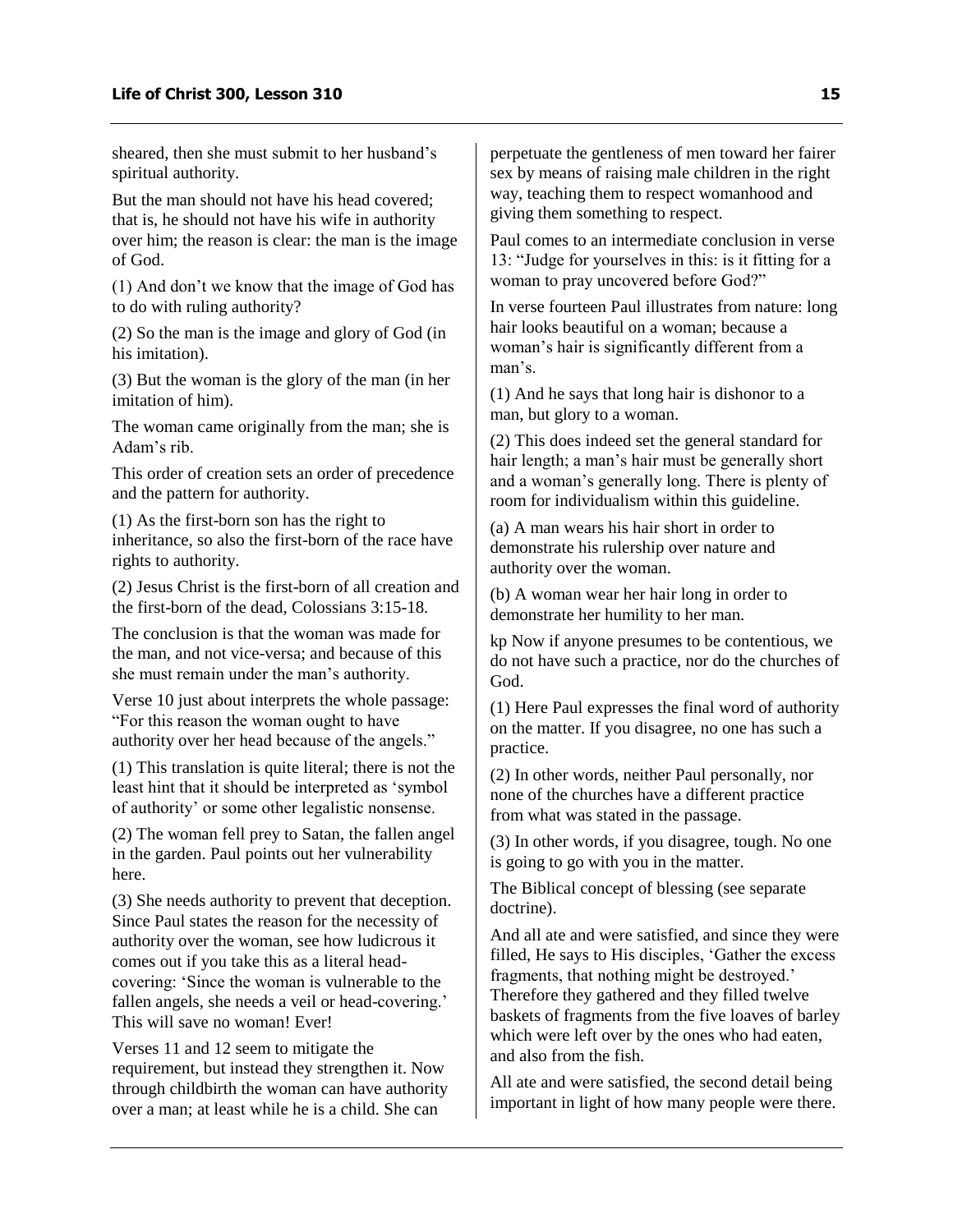Matthew 14:20 uses ECHORTASTHESAN means to eat your fill or be satisfied by eating.

The people ate and gained not only nutritional satisfaction, but also psychological. That is, they felt full.

In fact compare this with Revelation 19:21, "And the rest were killed with the sword which came from the mouth of Him who sat on the horse, and all the birds were filled with their flesh." You can see the intent of the writer here. There was so much flesh that all the birds were filled with it.

This was indeed a miracle. Five loaves and two fish might be enough for ten people to eat and gain some satisfaction, but comes nowhere close to feeding one thousand times the same number.

This satisfaction is intended as a symbol.

It is the symbol of satisfaction for eating of the bread of life, the word of God.

It is the symbol of the conditions of the kingdom of God. That is, the millennial kingdom of Jesus Christ.

You see, in the history of the world, there has always been famine and poverty; hunger has always been present among the nations of the world.

War also ravages the face of the earth. Yet here is Christ demonstrating that where there is only a little food, it is enough for thousands to eat to satisfaction. This will be the nature of His kingdom.

The millennium.

(1) Introduction.

(a) The millennium is a future 1000 year dispensation that is characterized by perfect environment.

(b) The Bible has many predictions about the millennium - there is a fair amount of information on the subject.

(c) The millennium has not yet occurred - there is absolutely no historical evidence that would support the theorem that the millennium has already occurred.

· A period of 1000 years of peace and prosperity would have surely been documented.

· Logically, the millennium can only be in the future. Christ could not have returned yet, nor could he have brought in the millennium before he was born.

(d) The Bible unequivocally portrays the millennium as a real event in the future history of planet earth.

· There is no credence to the argument that there will never be a millennium and that world history simply goes into the eternal state.

· Neither is there any indication that the millennium is only a metaphor.

(2) It is impossible for mankind to bring in the millennium through his own strength.

(a) It is crystal clear from the Revelation passages that the millennium comes as the result of the second advent. Revelation 19:11-20:6 lays out the sequence of events so that there can be no mistake. "(11) Then I saw heaven opened, and behold, a white horse! He who sat upon it is called Faithful and True, and in righteousness he judges and makes war. (12) His eyes are like a flame of fire, and on his head are many diadems; and he has a name inscribed which no one knows but himself. (13) He is clad in a robe dipped in blood, and the name by which he is called is The Word of God. (14) And the armies of heaven, arrayed in fine linen, white and pure, followed him on white horses. (15) From his mouth issues a sharp sword with which to smite the nations, and he will rule them with a rod of iron; he will tread the wine press of the fury of the wrath of God the Almighty. (16) On his robe and on his thigh he has a name inscribed, King of kings and Lord of lords. (17) Then I saw an angel standing in the sun, and with a loud voice he called to all the birds that fly in mid-heaven, 'Come, gather for the great supper of God, (18) to eat the flesh of kings, the flesh of captains, the flesh of mighty men, the flesh of horses and their riders, and the flesh of all men, both free and slave, both small and great.' (19) And I saw the beast and the kings of the earth with their armies gathered to make war against him who sits upon the horse and against his army. (20) And the beast was captured, and with it the false prophet who in its presence had worked the signs by which he deceived those who had received the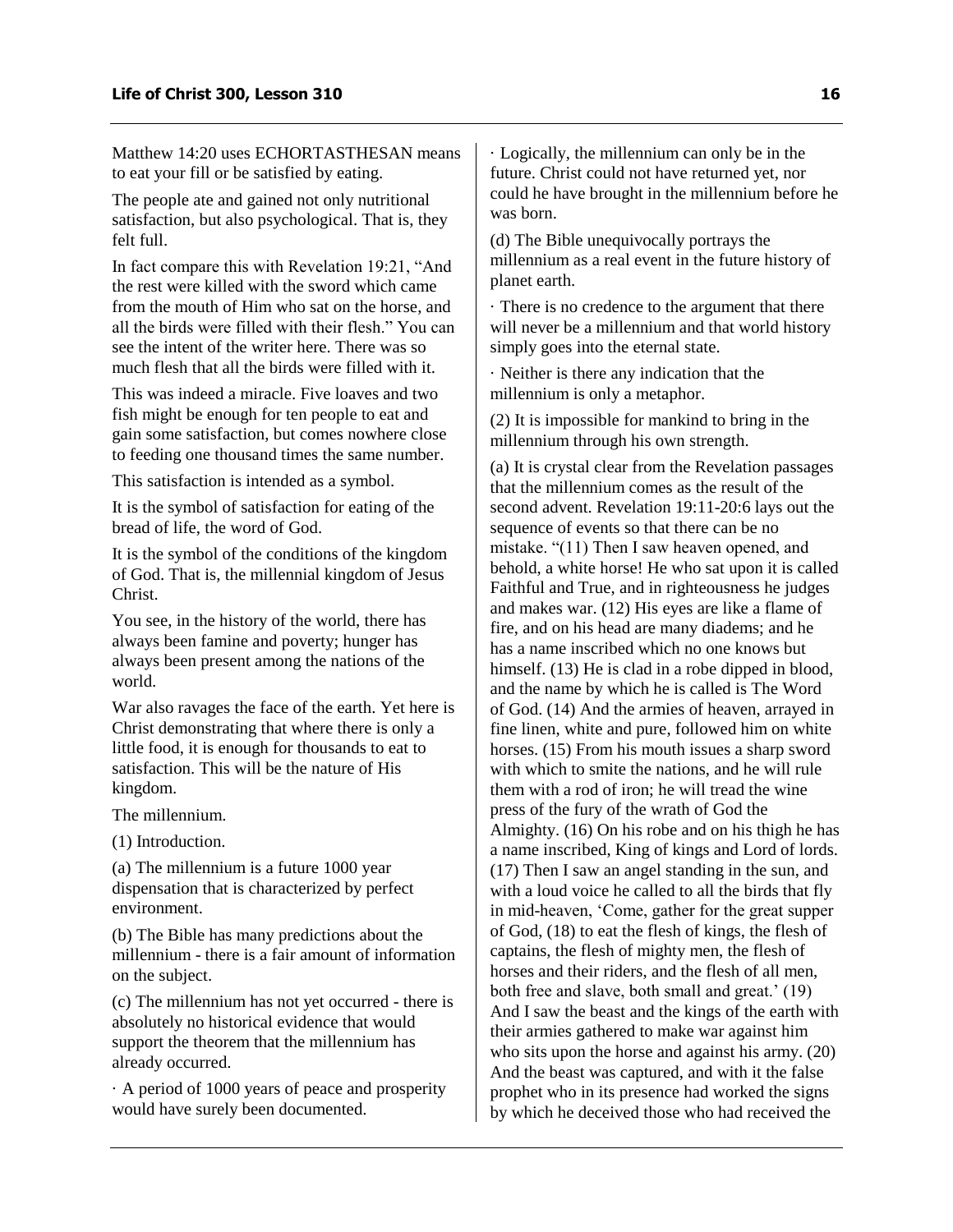mark of the beast and those who worshiped its image. These two were thrown alive into the lake of fire that burns with sulfur. (21) And the rest were slain by the sword of him who sits upon the horse, the sword that issues from his mouth; and all the birds were gorged with their flesh. (20:1) Then I saw an angel coming down from heaven, holding in his hand the key of the bottomless pit and a great chain. (2) And he seized the dragon, that ancient serpent, who is the Devil and Satan, and bound him for a thousand years, (3) and threw him into the pit, and shut it and sealed it over him, that he should deceive the nations no more, till the thousand years were ended. After that he must be loosed for a little while. (4) Then I saw thrones, and seated on them were those to whom judgment was committed. Also I saw the souls of those who had been beheaded for their testimony to Jesus and for the word of God, and who had not worshiped the beast or its image and had not received its mark on their foreheads or their hands. They came to life, and reigned with Christ a thousand years. (5) The rest of the dead did not come to life until the thousand years were ended. This is the first resurrection. (6) Blessed and holy is he who shares in the first resurrection! Over such the second death has no power, but they shall be priests of God and of Christ, and they shall reign with him a thousand years."

(b) Humanity is totally incapable of bringing in a millennium.

· We do not have the mental capacity to do so even with computers we are no better off.

· As long as the devil is in the world, he is well able to outsmart any human group that relies on their own wits.

· And think: the devil has been trying to bring in his own millennium for more than ten thousand years, and he has miserably failed. If he cannot do this with his superior intellect, then how can we?

(c) Without the visible leadership of Christ, even believers are incapable of administrating the entire world into a perfect environment.

(3) The advent of the millennium was delayed by the rejection of Christ and His kingdom by the Jews during the first advent.

(4) The environment of the millennium.

(a) The millennium will provide a perfect environment, for three main reasons:

· The whole earth is under the leadership of Jesus Christ.

· All the fallen angels are placed into prison under the earth.

· The earth is populated only by believers in Jesus Christ.

- The baptism of fire removes all unbelievers - this occurs at the second advent. Ezekiel 20:34-38, "(34) I will bring you out from the peoples and gather you out of the countries where you are scattered, with a mighty hand and an outstretched arm, and with wrath poured out; (35) and I will bring you into the wilderness of the peoples, and there I will enter into judgment with you face to face. (36) As I entered into judgment with your fathers in the wilderness of the land of Egypt, so I will enter into judgment with you, says the Lord GOD. (37) I will make you pass under the rod, and I will let you go in by number. (38) I will purge out the rebels from among you, and those who transgress against me; I will bring them out of the land where they sojourn, but they shall not enter the land of Israel. Then you will know that I am the Lord." See also Matthew 25:31-46

- Only 144,000 Jewish believers remain - Revelation 14.

(b) The perfect environment means the following:

· Ideal spiritual environment.

- The best environment possible for evangelism and spiritual growth - visible and glorified Christ ruling in perfect environment.

- This does not mean that there will be no unbelievers. Some may even grow up in this perfect environment and reject Him. Volition will continue to function in both positive and negative ways.

- Added to this will be universal knowledge of God, Isaiah 11:9, "They shall not hurt or destroy in all my holy mountain; for the earth shall be full of the knowledge of the LORD as the waters cover the sea."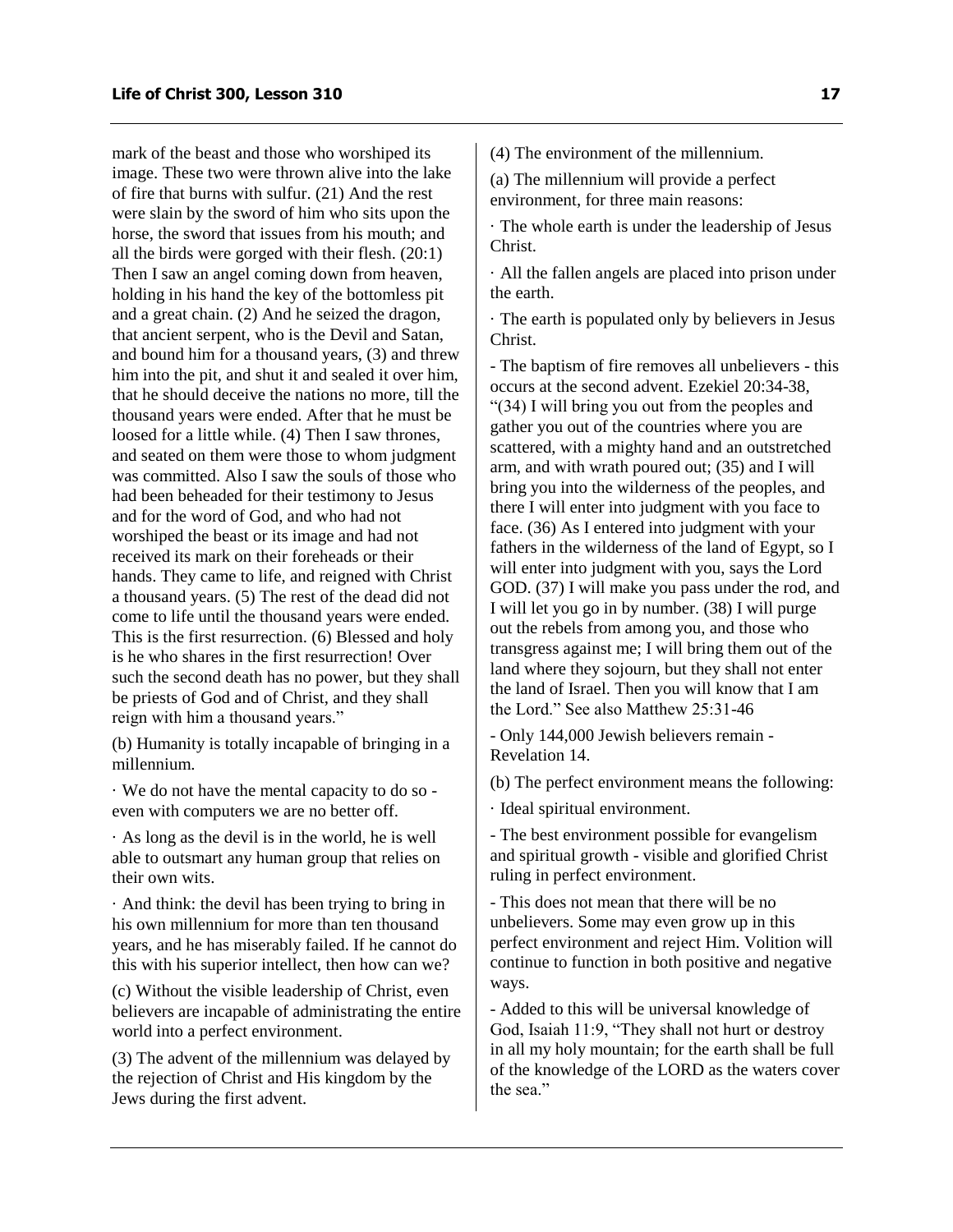- Incredible spirituality with an even greater outpouring of the ministry of God the Holy Spirit far greater than ever before. Joel 2:28-29, "(28) And it will come about after this that I will pour out My Spirit on all mankind; and your sons and daughters will prophesy, your old men will dream dreams, your young men will see visions, and even on the male and female servants I will pour out My Spirit in those days.

· Wonderful family life as the keystone to a one world government under the laws of Divine Establishment.

· Perfect establishment justice through the great judge, Jesus Christ, and His delegated authorities, church age believers.

- Isaiah 2:4, "And he will judge between the nations, and will render decisions for many peoples; and they will hammer their swords into plowshares and their spears into pruning hooks. Nation will not lift up sword against nation, and never again will they learn war."

- Isaiah 11:1-2, "(1)Then a shoot will spring from the stem of Jesse, and a branch from his roots will bear fruit. (2) And the Spirit of the Lord will rest on Him, the spirit of wisdom and understanding. The Spirit of counsel and strength, the spirit of knowledge and the fear of the Lord."

- 2 Timothy 2:12, "If we endure we will also reign with Him"

- Revelation 2:25-27, "(25) nevertheless what you have, hold fast until I come. (26) And he who overcomes, and he who keeps My deeds until the end, to him I will give authority over the nations; (27) and he shall rule them with a rod of iron, as the vessels of the potter are broken to pieces, as I also have received authority from My Father."

- Revelation 3:21, "He who overcomes, I will grant to him to sit down with Me on My throne, as I also overcame and sat down with My Father on His throne."

- Revelation 5:10, "You have mad them to be a kingdom and priests to our God; and they will reign upon the earth."

- Revelation 20:4,6: "(4) Then I saw thrones, and they sat on them, and judgment was given to them. And I saw the souls of those who had been beheaded because of their testimony of Jesus and because of the word of God, and those who had not worshiped the beast or his image, and had not received the mark on their forehead and on their hand; and they came to life and reigned with Christ... (6) Blessed and holy is the one who has a part in the first resurrection; over these the second death has no power, but they will be priests of God and of Christ and will reign with Him for a thousand years."

· Universal peace

- Psalm 46:9, "He makes wars to cease to the end of the earth; He breaks the bow and cuts the spear in two; He burns the chariots with fire."

- Isaiah 2:3, "And many peoples will come and say, 'Come, let us go up to the mountain of the Lord, to the house of the God of Jacob; that he may teach us concerning His ways and that we may walk in His paths.' For the law will go forth from Zion and the word of the Lord from Jerusalem."

- Hosea 2:18, "In that day I will also make a covenant for them. With the beasts of the field, the birds of the sky, and the creeping things of the ground. And I will abolish the bow, the sword and war from the land, and I will make them lie down in safety."

- Micah 4:3, "And He will judge between many peoples and render decisions for mighty, distant nations. Then they will hammer their swords into plowshares and their spears into pruning hooks; nations will not lift up sword against nation, and never again will they train for war."

· Universal prosperity, Psalm72:7,16. "(7) In his days may the righteous flourish, and abundance of peace till the moon is no more... (16) May there be abundance of grain in the earth on top of the mountains; its fruit will wave like the cedars of Lebanon; and may those from the city flourish like vegetation of the earth."

· Longevity will once again become common. Isaiah 65:20, "No longer will there be in it an infant who lives but a few days, or an old man who does not live out his days; for the youth will die at the age of one hundred and the one who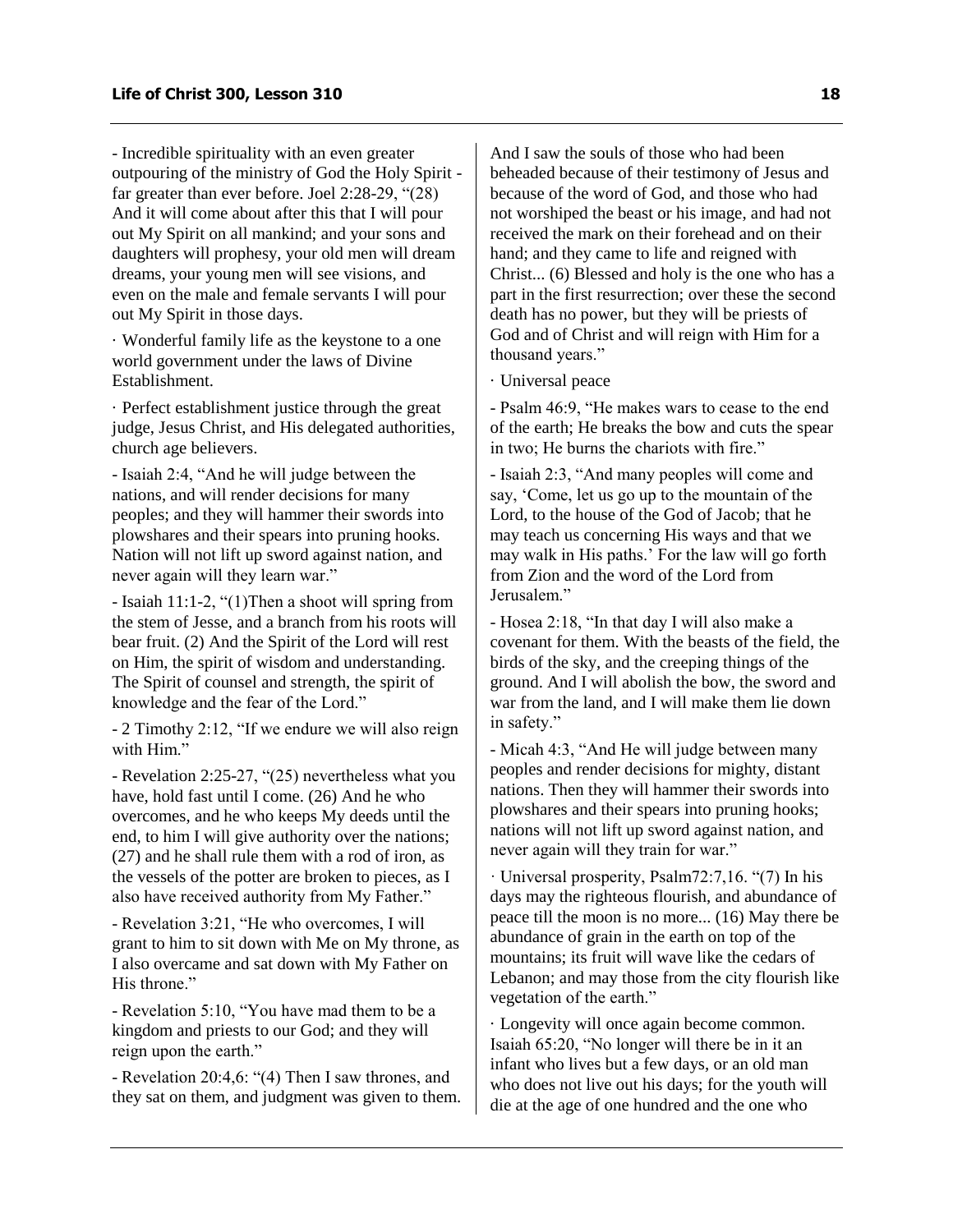does not reach the age of one hundred shall be thought accursed."

· No handicaps, Isaiah 35:5-6, "(5) Then the eyes of the blind will be opened and the ears of the deaf will be unstopped. (6) Then the lame will leap like a deer, and the tongue of the mute will shout for joy."

· Nature will return to its pristine state.

- Romans 8:19-22, "(19) For the anxious longing of the creation waits eagerly for the revealing of the sons of God. (20) For the creation was subjected to futility, not of its own will, but because of Him who subjected it, in hope (21) that the creation itself also will be set free from its slavery to corruption into the freedom of the glory of the children of God. (22) For we know that the whole creation groans and suffers the pains of childbirth together until now."

- Isaiah 11:6-8, "(6) And the wolf will dwell with the lamb, and the leopard will lie down with the young goat, and the calf and the young lion and the fatling together; and a little boy will lead them. (7) Also the cow and the bear will graze, their young will lie down together, and the lion will eat straw like the ox. (8) The nursing child will play by the hole of the cobra, and the weaned child will put his hand on the viper's den."

- Isaiah 35:1-2,7: "(1) The wilderness and the desert will be glad, and the Arabah will rejoice and blossom; like the crocus (2) it will blossom profusely and rejoice with rejoicing and shout of joy. The glory of Lebanon will be given to it, the majesty of Carmel and Sharon. They will see the glory of the Lord, the majesty of our God... (7) The scorched land will become a pool and the thirsty ground springs of water; in the haunt of jackals, its resting place, grass becomes reeds and rushes."

- Isaiah 65:25, "'The wolf and the lamb will graze together, and the lion will eat straw like the ox; and dust will be the serpent's food. They will do no evil or harm in all My holy mountain,' says the Lord."

· And all this in spite of man being sinful - yes, still sinful. The human body will remain the same in that the sin nature is transmitted, and babies are still born spiritually dead.

(c) The people of the millennium.

· The millennium begins with the 144,000 surviving Jews who were the remnant of the tribulation,

- Isaiah 10:20-22, "(20) Now in that day the remnant of Israel, and those of the house of Jacob who have escaped, will never again rely on the one who struck them, but will truly rely on the Lord, the Holy One of Israel. (21) A remnant will return, the remnant of Jacob, to the mighty God. (22) For though your people, O Israel, may be like the sand of the sea, only a remnant within them will return; a destruction is determined, overflowing with righteousness."

- Isaiah 11:11-12, "(11) Then it will happen on that day that the Lord will again recover the second time with His hand the remnant of His people, who will remain, from Assyria, Egypt, Pathros, Cush, Elam, Shinar, Hamath, and from the islands of the sea. (12) And He will lift up a standard for the nations and assemble the banished ones of Israel, and will gather the dispersed of Judah from the four corners of the earth."

- This reestablishes Israel as God's client nation and they function as originally intended.

· The ruler of the millennium will be Jesus Christ.

· All of the fallen angels spend the millennium locked in the prison of Tartarus, Rev 20:1-3, "(1) Then I saw an angel coming down from heaven, holding the key of the abyss and a great chain in his hand. (2) And he laid hold of the dragon, the serpent of old, who is the devil and Satan, and bound him for a thousand years; (3) and he threw him into the abyss, and shut it and sealed it over him, so that he would not deceive the nations any longer, until the thousand years were completed; after these things he must be released for a short time."

(d) The purpose of the millennium.

· The purpose of the millennium is to prove once and for all that when God rules, perfect environment ensues.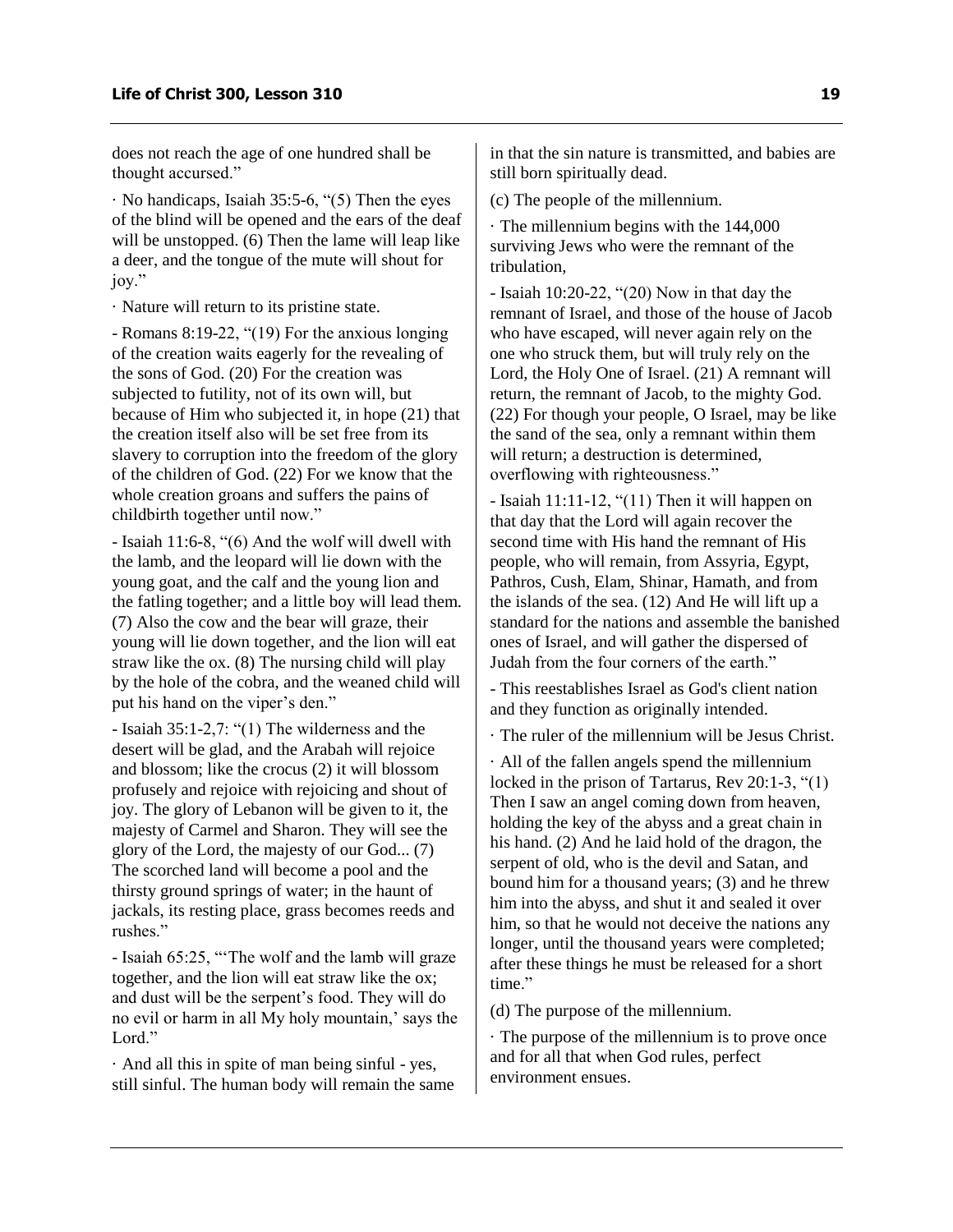· The millennium is God's final argument in the angelic conflict.

· The millennium shows, once and for all, that God was just to the fallen angels in eternity past when He passed judgment on them.

- They had no cause to rebel under the just and perfect prehistoric rulership of God.

- Even when they did rebel, God dealt with them justly and doubt offered them grace in spite of their rebellion.

- The millennium is the greatest display of all of God's grace.

(e) The end of the millennium is marred by the Gog and Magog revolution, Revelation 20:7-10. This violent attempt at the overthrow of God's government ends with the final judgment. The eternal state ensues.

Therefore the men seeing what sign He performed were saying, 'He is truly the prophet who is coming into the world.' Therefore Jesus after knowing that they are about to come and seize Him in order to make Him king, He immediately ordered the disciples to embark into the boat and to precede Him to the other side to Bethsaida, until what time He might release the crowds. And after releasing the crowds He went up onto the mountain by Himself to pray. And after evening came He was alone there."

The prophet who is coming into the world is a messiah reference. If your memory is sharp, you will recall this same appellation from John the Baptist's inquiry. "Are you the coming one, or should we expect another?"

The men saw His sign - the sign of the bread, and they decided that Christ was indeed the Messiah.

It is John alone who recalls this distinction in his gospel.

The aorist participle IDONTES tells us that two things happen in sequence. The crowd sees Christ perform this miracle, and then they make their conclusion.

They saw and then concluded that He was the Messiah.

From all the previous miracles this was not so.

From changing the water into wine until the present there is no 'Messiah' movement for Christ.

Has there been a dramatic change in their attitude and world perception? It seems not, from Christ's reaction.

Jesus figures out that they are about to come and seize Him in order to make Him king.

The aorist participle GNOUS implies that Jesus did some thinking in order to perceive their intent. The aorist tense participle shows antecedent action to the main verb, just like IDONTES above.

So the crowd thinks about the miracle, and then they perceive that Christ is the Messiah.

Then Christ thinks about the crowd, and then He perceives that they are about to seize Him in order to make Him king.

He figures this to be a bad thing, and acts with immediate action.

He orders the disciples to immediately get into the boat for the purpose of flight to the Bethsaida side of the Sea.

What gives here? Isn't Messiahship the point? Isn't this exactly the goal? Well, I would say that it depends on the people you are going to rule.

Christ identifies the motive of this crowd in John 6:26, "'Truly truly I say to you, you seek Me not because you saw signs, but because you ate from the bread and you were satisfied."

Their motive is frivolous. They want to eat. They see Jesus as their meal ticket.

In our time, our hard work is not directly related to our provision of food, because we are by and large not farmers.

But in the time of Christ, a good chunk of the people had to farm, and it was hard, sometimes even backbreaking work. It was before the John Deere tractor era, remember.

As a result of this, the provision of an abundance of free food would certainly be a boon. Few people had other bills to pay. No phone, no electricity, no gas, no water, no waste disposal. Just taxes and food, and a few sundry other items like clothing.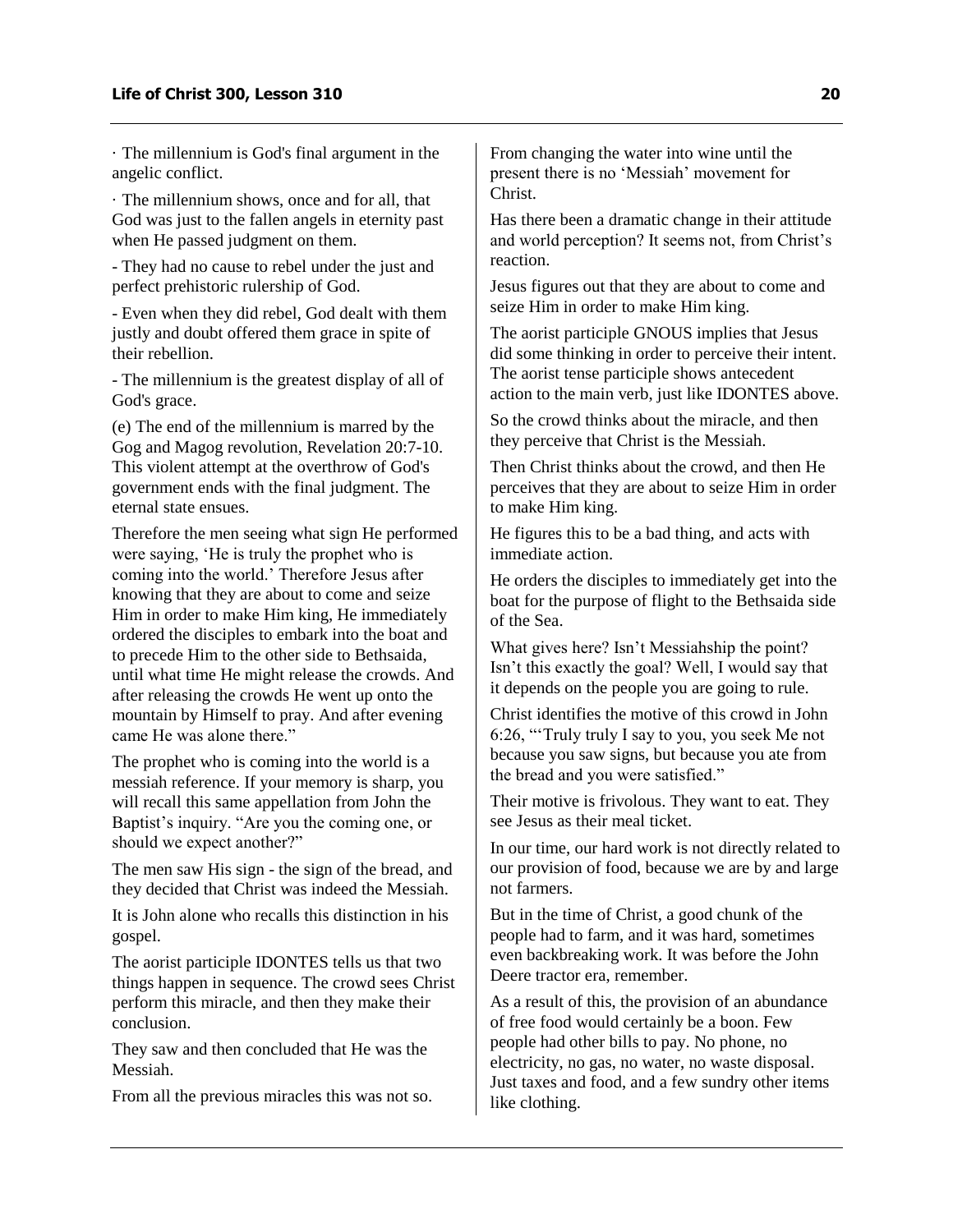This crowd had identified that their toil on this earth was finished, thanks to this miracle. If He could do this once, He could do it again.

Now they recognize Christ as a provider, but their acceptance of this logistical supply does not mean in any way that they had accepted the spiritual creed of the Kingdom.

Christ does not want just anyone. He wants people for their beliefs, not for their desires.

So this definitely represents a twist of negative volition. They wanted Christ as king for the wrong reason.

Some reflections:

In a nation, you can have a great constitution, and still be degenerate, thanks to the weakness of the people.

You can have a great king or president, and if the people are weak and degenerate, the nation is nothing.

In any organization, the weakness of the masses will overcome the goodness of the leadership.

The issue of motivation becomes paramount.

(1) Christ's Galileans were motivated by their laziness, and by their desire for easy logistics. They were motivated by their stimulation lust, always wanting to see a miracle, but never really seeing its significance, even when it is painfully obvious.

(2) They lack the pure motivation of personal love for God. They lack the initiative and discipline which leads to spiritual momentum.

This cross-applies to church ministries.

(1) In an effort to build up membership, church leaders often resort to extraneous motivational techniques.

(a) They work from the social angle, or from the entertainment angle, in order to produce numbers in membership and attendance.

(b) But then the reason that the crowds are there is completely wrong.

(2) A church full of people who need to be entertained, and who accept the social life over the spiritual life is a bad church. People who are there

for the wrong reasons are a distraction to the others who have their priorities straight.

(a) Bad people love society too.

(b) Bad people love entertainment too.

(c) But bad people universally hate the truth.

(d) You can keep bad people away simply by teaching the truth all the time.

(3) There is a right reason to belong to a local assembly of believers. Spiritual growth unto spiritual maturity.

(4) In the course of obtaining the objective, you may of course enjoy the society of other believers; you may also partake in various forms of virtuous entertainment, so long as your priorities remain.

(5) This does not mean that the church is only for mature believers. On the contrary, it is for believers of all stages of spiritual growth. But the people of the church are all to share the same priority: development of personal love for God through the intake and application of God's word.

This also stands as a refutation to the missionary credo that you must take care of a person's basic needs before you can give them the gospel.

(1) Many mission efforts go toward feeding people so that they will listen to the word.

(2) A starving man who is honest about his spiritual standing will love the gospel. A fat and full man who is not will reject it.

(3) There is no immediate connection between basic needs and the gospel.

(4) This should stand as no discouragement toward charity.

(5) Christian charity is an effort to meet the basic needs of starving people to keep them alive.

(6) Keeping a person alive is a good thing, because it extends their opportunity to hear and receive the gospel.

This analysis of Christ also has important ramifications for any political body during the church age.

(1) It comes down to the people. Why? If the greatest ruler in the world rejected a ruling offer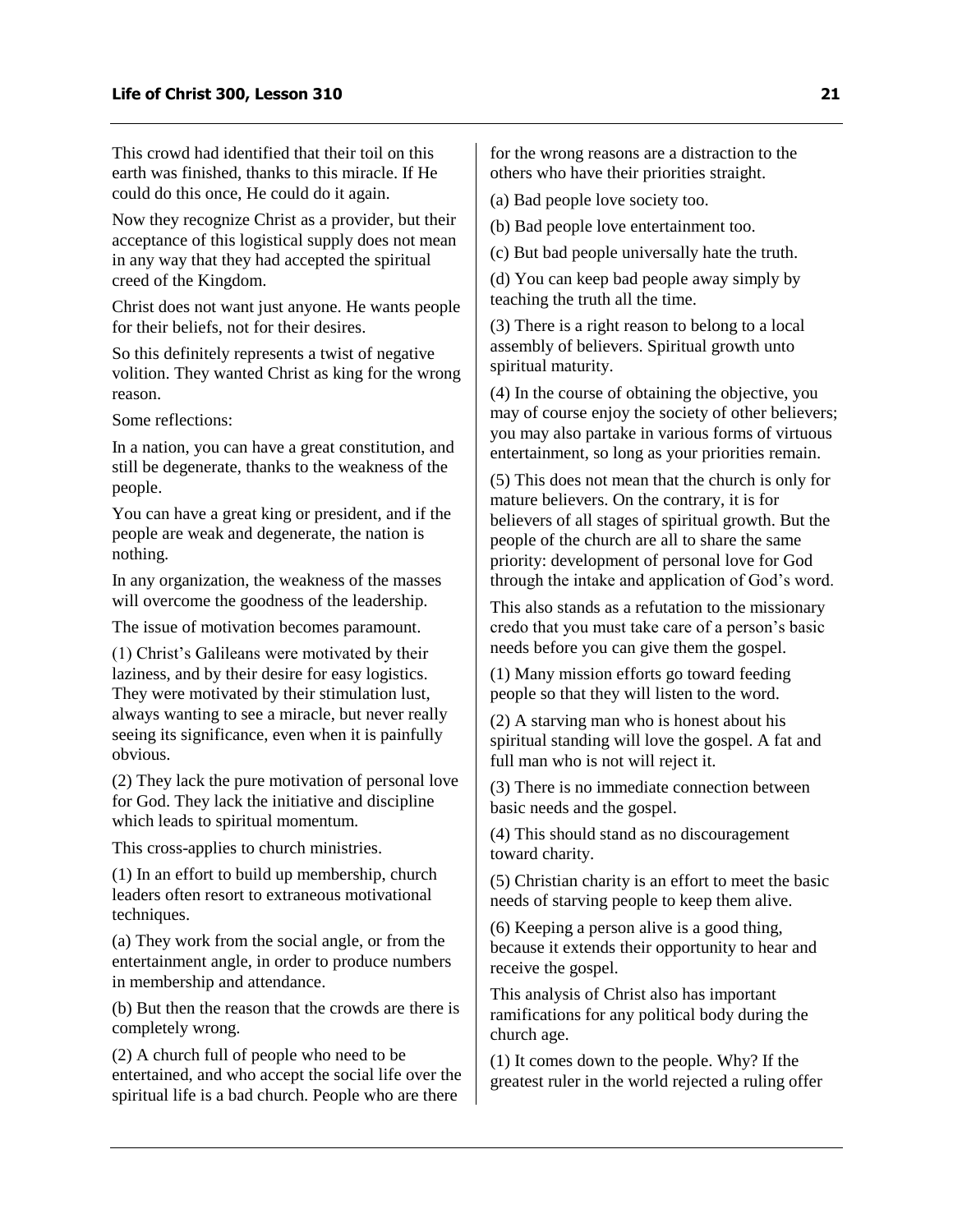from His own people, then we can certainly conclude that the people are important.

(2) The king or ruler(s) is most often a reflection of the people.

(3) The greatest ruler of all times, the King of kings and Lord of lords, Jesus Christ - He rejected this opportunity because of the people.

It is important now to make some proper distinctions between the kingdom of Jesus Christ then and now.

(1) In the gospel records the proclamation of the Kingdom was inseparably connected with its King.

(a) The good news of the Kingdom was announced to Israel alone.

(b) This preaching of the Kingdom to Israel laid upon that chosen nation the demand for a decision.

(c) The ministry of Christ and His message of the Kingdom met with opposition from the very beginning.

(d) This tide of opposition toward our Lord's good news of the Kingdom grew steadily to a definite crisis. First, reference is made to those who were nearest to Him. Second, the attitude of the people in General is described... Third, and most important, there came a definite crisis of opposition on the part of the religious leaders of Israel.

(e) What has been said above, of course, will raise the problem of contingency.

(2) After He made that offer clear, the people of Israel rejected it, and in fact demanded and got His death. They rejected the offer for the following reasons:

(a) The high spiritual requirements our Lord laid down as essential for entrance into the kingdom.

· The Sermon on the Mount established a spiritual code and an establishment code.

- Christ revealed the spiritual code in the beatitudes.

- Much of what follows the spiritual code is the establishment code.

· The offer of Christ was this: that if they would live according to the spiritual and establishment code of the Kingdom, He would give to them millennial conditions.

(b) He therefore refused to establish a kingdom merely social and political in character.

(c) His denunciation of the current religion with its traditionalism, legalism, and ritualism Luke 11:37-54, "(37)Now when he had spoken, a Pharisee asked Him to have lunch with him; and He went in, and reclined at the table. (38) When the Pharisee saw it, he was surprised that He had not first ceremonially washed before the meal. (39) But the Lord said to him, 'Now you Pharisees clean the outside of the cup and of the platter; but inside of you, you are full of robbery and wickedness. (40) You foolish ones, did not He who made the outside make the inside also? (41) But give that which is within as charity, and then all things are clean for you. (42) But woe to you Pharisees! For you pay tithe of mint and rue and every kind of garden herb, and yet disregard justice and the love of God; but these are the things you should have done without neglecting the others. (43) Woe to you Pharisees! For you love the chief seats in the synagogues and the respectful greetings in the market places. (44) Woe to you! For you are like concealed tombs, and the people who walk over them are unaware of it.' (45) One of the lawyers said to Him in reply, 'Teacher, when You say this, You insult us too.' (46) But He said, 'Woe to you lawyers as well! For you weigh men down with burdens hard to bear, while you yourselves will not even touch the burdens with one of your fingers. (47) Woe to you! For you build the tombs of the prophets, and it was your fathers who killed them. (48) So you are witnesses and approve the deeds of your fathers; because it was they who killed them, and you build their tombs. (49) For this reason also the wisdom of God said, 'I will send to them prophets and apostles, and some of them they will kill and some they will persecute, (50) so that the blood of all the prophets, shed since the foundation of the world, may be charged against this generation, (51) from the blood of Abel to the blood of Zechariah, who was killed between the altar and the house of God; yes, I tell you, it shall be